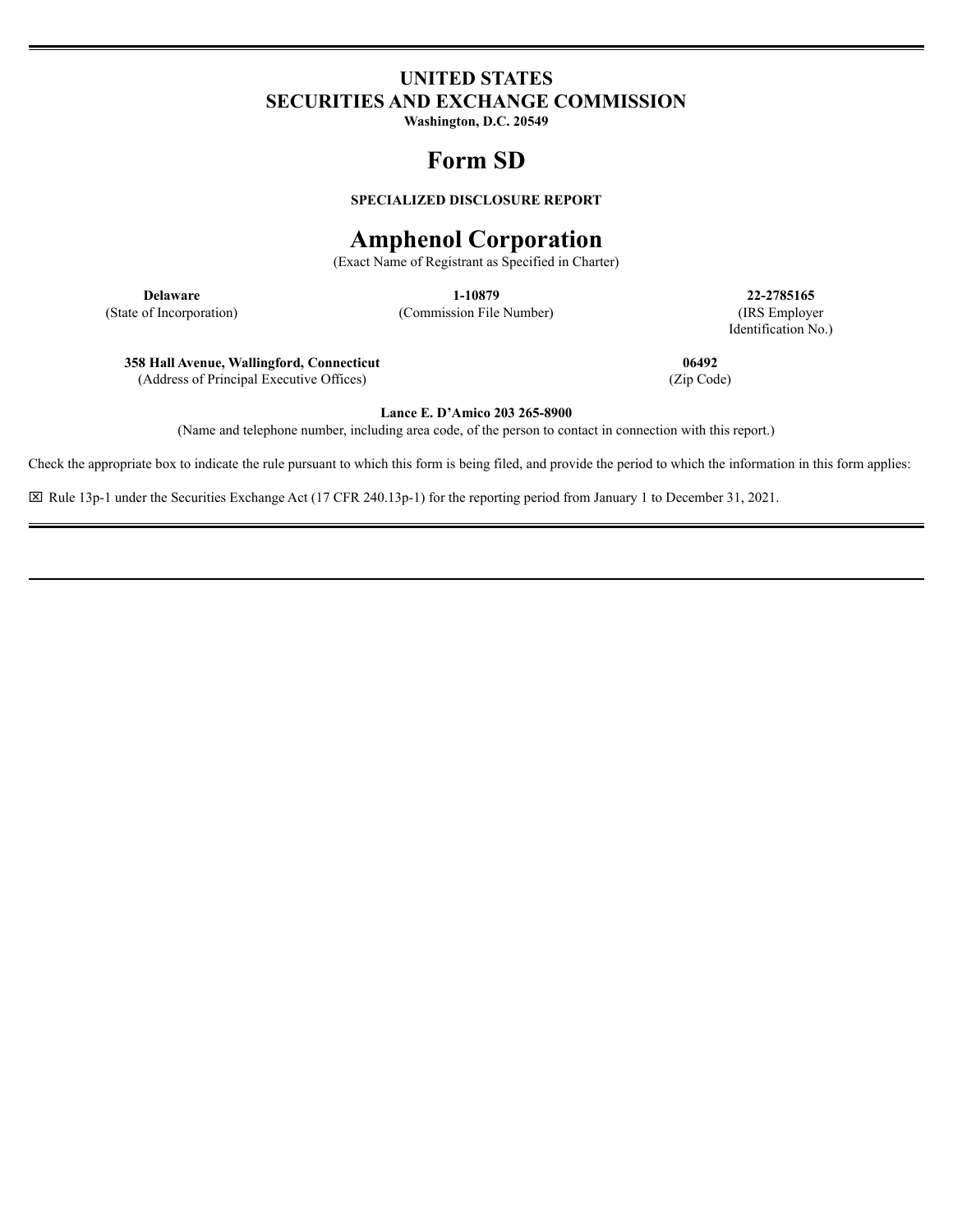#### **Section 1 - Conflict Minerals Disclosure**

#### **Item 1.01 Conflict Minerals Disclosure and Report**

Amphenol Corporation (together with its subsidiaries, the "Company" or "Amphenol") evaluated its product lines and determined that with respect to certain products the Company manufactures or contracts to manufacture, tin, tungsten, tantalum and/or gold ("3TG") are necessary to the functionality or production of such products. The Company conducted in good faith a reasonable country of origin inquiry and performed appropriate due diligence designed to determine whether any 3TG originated from minerals coming from the Democratic Republic of the Congo (the "DRC") or any country that shares an internationally recognized border with the DRC, or are from recycled or scrap sources, and whether the Company's procurement directly or indirectly finances or benefits armed conflict in the DRC or an adjoining country. Through the Company's reasonable country of origin inquiry and due diligence process, it determined that some of its products are DRC conflict undeterminable, thus the Company has prepared a Conflict Minerals Report.

A copy of the Company's Conflict Minerals Report is provided as Exhibit 1.01 hereto and is publicly available at: www.amphenol.com by clicking on "Sustainability", then "Supply Chain", then "Conflict Minerals Report" and at https://www.amphenol.com/docs/conflict-minerals. The information contained on our website is not incorporated by reference into this Form SD or our Conflict Minerals Report and should not be considered part of this Form SD or the Conflict Minerals Report. The Conflict Minerals Report sets forth the reasonable country of origin inquiry and related due diligence undertaken by the Company.

#### **Item 1.02 Exhibit**

#### **Conflict Minerals Disclosure**

The Conflict Minerals Report required by Item 1.01 is filed as Exhibit 1.01 to this Form SD.

#### **Section 2 - Exhibits**

Exhibit 1.01 - Conflict [Minerals](#page-4-0) Report as required by Items 1.01 and 1.02 of this Form.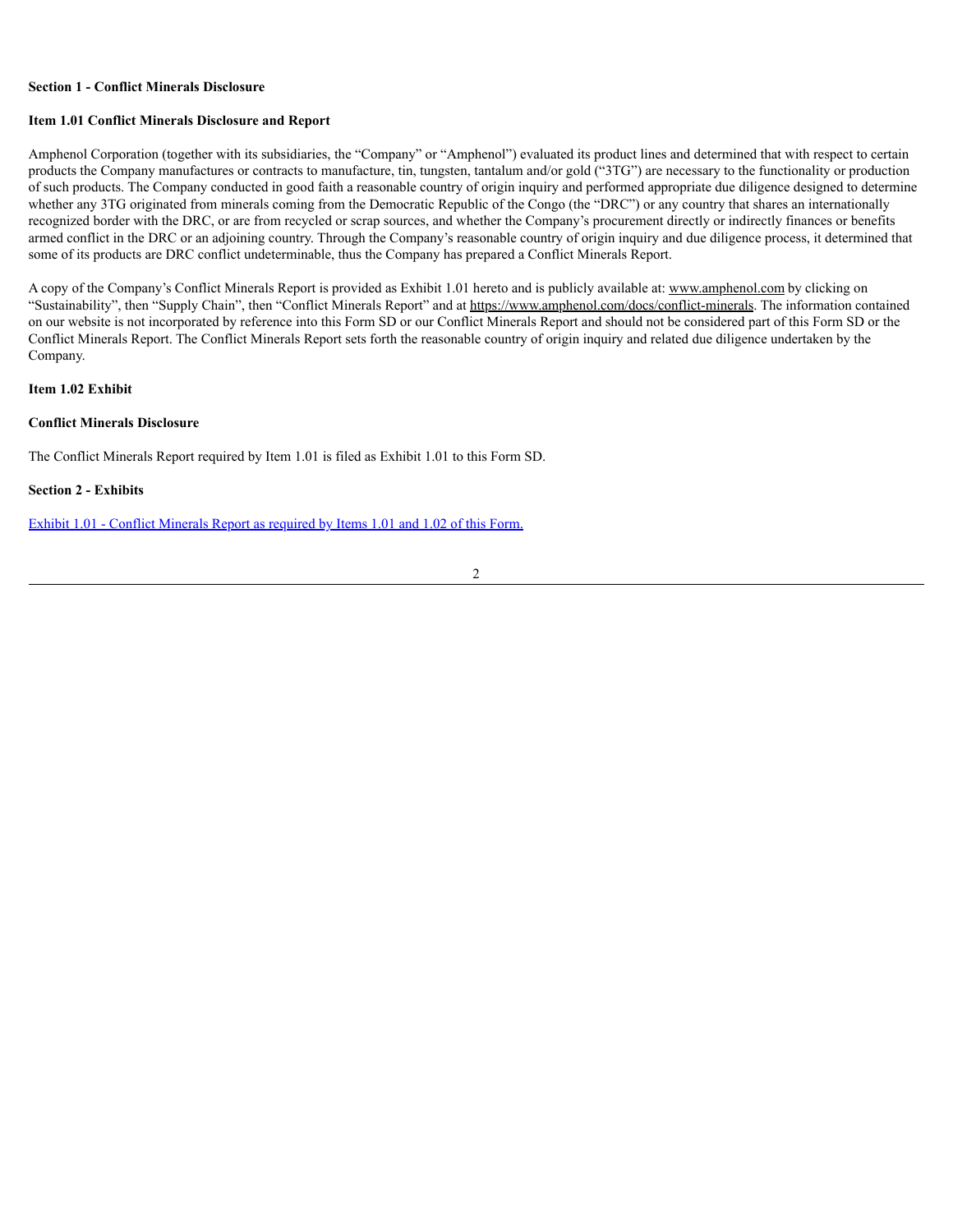## **EXHIBIT INDEX**

| <b>Exhibit Number</b> | Description                                                                               |
|-----------------------|-------------------------------------------------------------------------------------------|
| <u>1.01</u>           | 2021<br>Conflict Minerals Report for the reporting period January 1, 2021 to December 31, |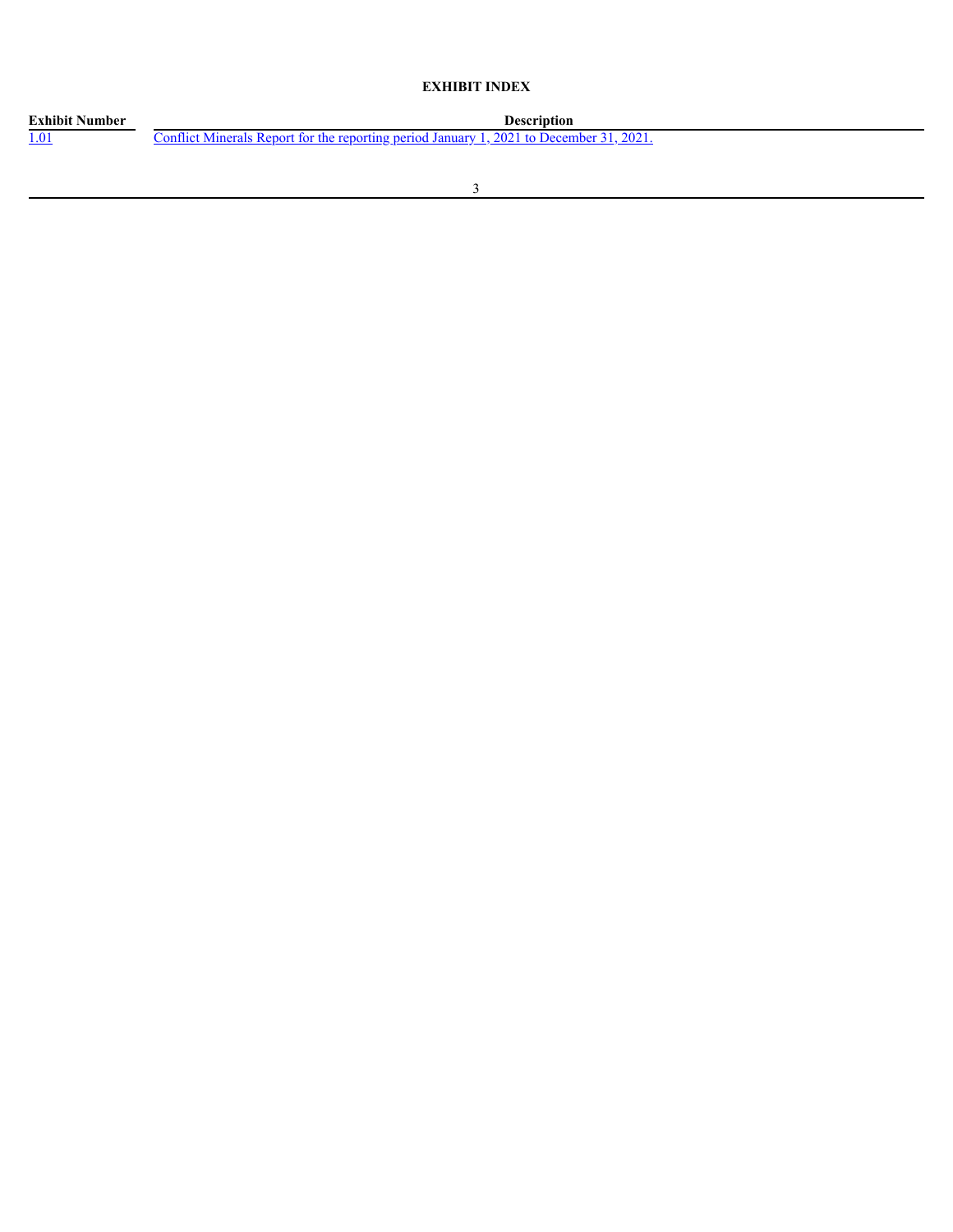## **SIGNATURES**

Pursuant to the requirements of the Securities Exchange Act of 1934, the registrant has duly caused this report to be signed on its behalf by the duly authorized undersigned.

## AMPHENOL CORPORATION

/s/ R. Adam Norwitt

By: R. Adam Norwitt, President and CEO

Date: May 31, 2022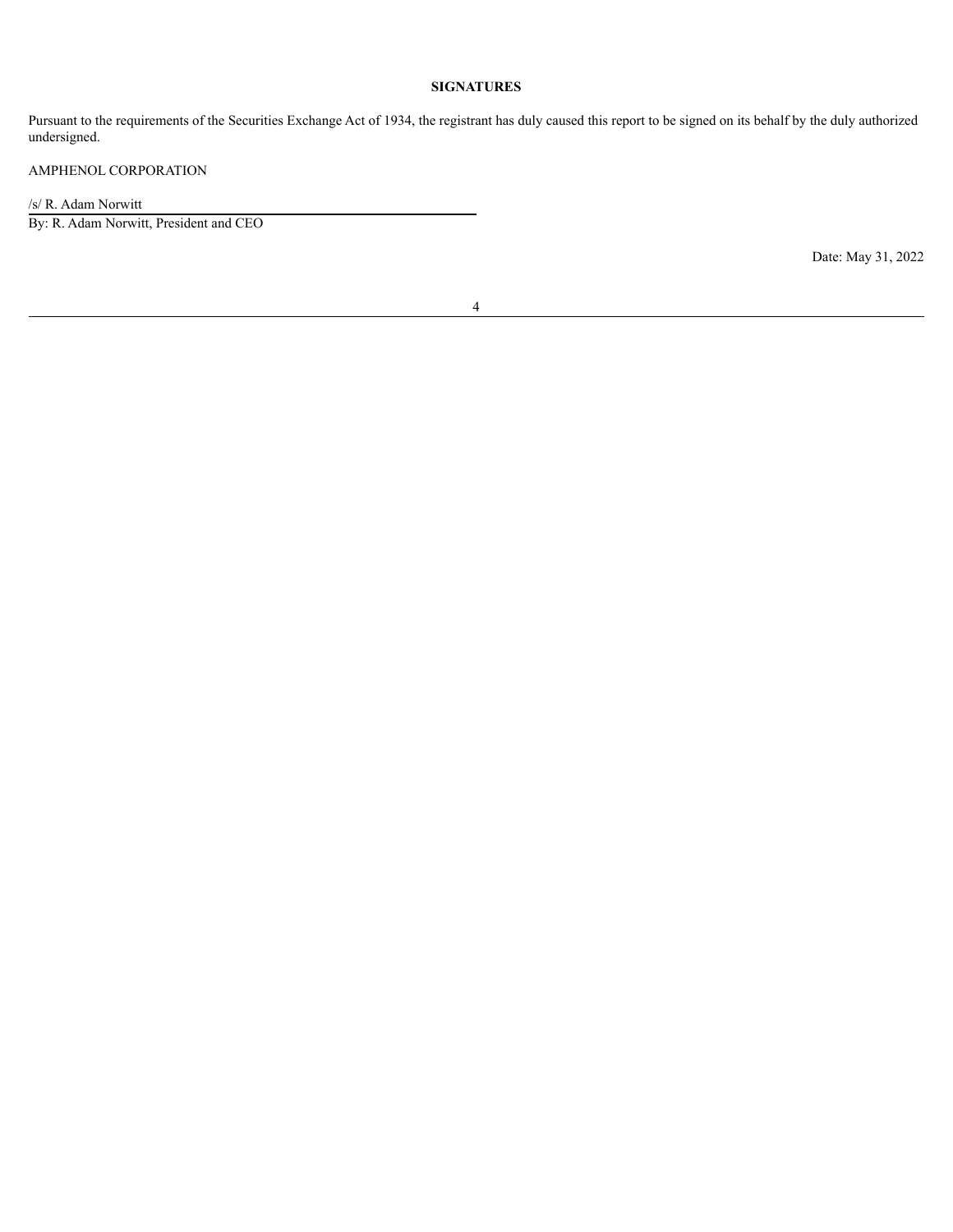#### **Amphenol Corporation Conflict Minerals Report For The Year Ended December 31, 2021**

<span id="page-4-0"></span>This report (this "Conflict Minerals Report") for the year ended December 31, 2021 is presented to comply with Rule 13p-1 under the Securities Exchange Act of 1934, as amended, and Form SD (collectively, the "Rule"). The Rule was adopted by the Securities and Exchange Commission (the "SEC") to implement reporting and disclosure requirements related to certain minerals as directed by the Dodd-Frank Wall Street Reform and Consumer Protection Act of 2010 (the "Dodd-Frank Act"). The Rule imposes certain reporting obligations on SEC registrants, like Amphenol Corporation (together with its subsidiaries, the "Company", "Amphenol" "us" or "we"), whose manufactured products contain certain minerals or their derivatives which are necessary to the functionality or production of their products. These minerals include cassiterite, columbite-tantalite, gold, wolframite, and their derivatives, which are limited to tin, tantalum, tungsten, and gold ("3TG" or "conflict minerals") for the purposes of this assessment. These reporting obligations apply to registrants regardless of the geographic origin of the 3TG and whether or not they fund armed conflict in the Democratic Republic of the Congo (the "DRC") or an adjoining country (together with the DRC, the "Covered Countries" or the "Conflict Region").

This Conflict Minerals Report is not audited.

This Conflict Minerals Report has been prepared by management of the Company. The information includes the activities of all majority-owned subsidiaries.

1. Company Overview

Amphenol is one of the world's largest designers, manufacturers and marketers of electrical, electronic and fiber optic connectors, and interconnect systems, antennas, sensors and sensor-based products and coaxial and high-speed specialty cable. Amphenol designs, manufactures and assembles its products at facilities in the Americas, Europe, Asia, Australia and Africa and sells its products through its own global sales force, independent representatives and a global network of electronics distributors. Amphenol has a diversified presence as a leader in certain markets including: automotive, broadband communications, commercial aerospace, industrial, information technology and data communications, military, mobile devices and mobile networks. Amphenol Corporation was incorporated in Delaware in 1986, but certain businesses now part of the Company were founded in 1932. Our principal executive offices are located at 358 Hall Avenue, Wallingford, Connecticut, 06492.

#### 2. Conflict Minerals Philosophy and Guidelines

Our initial conflict minerals policy was crafted in 2010. The key principles guiding the Company's conflict minerals philosophy and the guidelines pursuant to which the Company's current conflict minerals program was established are expressed in two documents as modified and updated from time-to-time: (i) the Responsible Minerals Policy; and (ii) The Amphenol Corporation Code of Business Conduct and Ethics. Text from the relevant portions of these documents is set forth below:

(a) Responsible Minerals Policy

Amphenol is committed to respecting and promoting human rights worldwide. As one facet of our global approach to respecting human rights, Amphenol has implemented a responsible sourcing program for certain minerals used in the manufacture of our products. Our program seeks to ensure that our products do not contain metals derived from conflict minerals. As a member of the Responsible Minerals Initiative (RMI), Amphenol collaborates with customers, suppliers, peers and other stakeholders to promote responsible mineral sourcing.

Amphenol follows the OECD Due Diligence Guidance for Responsible Supply Chains of Minerals from Conflict-Affected and High-Risk Areas to develop appropriate assessment frameworks and management systems for establishing reasonable country of origin inquiry (RCOI) processes and due diligence. Furthermore, our responsible minerals sourcing program is tailored around the RMI's Responsible Minerals Assurance Process (RMAP), which employs a risk-based approach to validate smelters and refiners based on their mineral procurement processes.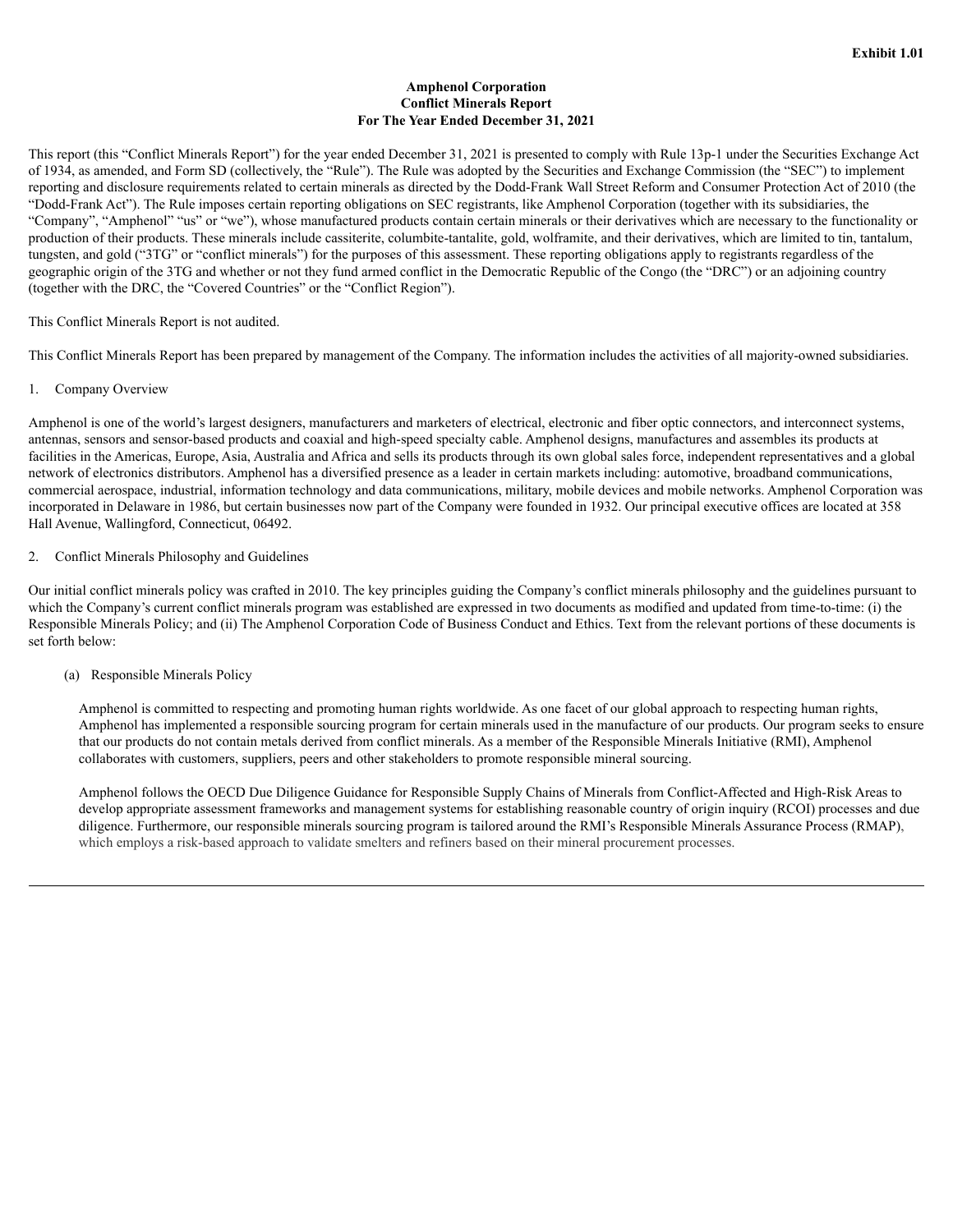Amphenol complies with the conflict minerals requirements set forth in Section 1502 of the Dodd-Frank Act. The term "conflict minerals" refers to columbite-tantalite, cassiterite, gold and wolframite, which may have originated in the DRC or an adjoining country, for which there is concern that the exploitation and trade by armed groups is helping to finance conflict in the DRC region. Amphenol also adheres to the EU Conflict Minerals Regulation, which addresses the same minerals as the Dodd-Frank Act, but expands the focus geographies to also include Conflict Affected and High-Risk Areas (CAHRAs), which the EU Conflict Minerals Regulation defines as "areas in a state of armed conflict, fragile post-conflict areas, as well as areas witnessing weak or non-existing governance and security, such as failed states, and widespread and systematic violations of international law, including human rights abuses."

Both regulations currently impose certain reporting and due diligence obligations on entities whose manufactured products contain tantalum, tin, tungsten, and gold (3TGs) which may have originated from conflict minerals. Amphenol has established a comprehensive management system to determine the origin of the conflict minerals and 3TGs used in our products. We report our findings, as required, on an annual basis.

Amphenol is committed to evaluating its responsible minerals program to include metals beyond 3TG. In addition to the requirements of the current regulations, Amphenol has broadened its scope of minerals to include cobalt and mica and will continue to assess additional minerals as relevant initiatives or drivers emerge. We intend to continue to annually engage our supply chain to verify conformance with our high standards as they evolve from time-to-time.

We take our role to protect human rights seriously and will continue to assess and mitigate risks within our minerals supply chain. We recognize that supply chain transparency and collaborative efforts within the industry are imperative for promoting responsible minerals sourcing with the goal of eradicating human rights violations associated with the extraction of certain minerals. The intent of this policy is to achieve responsible sourcing within our global supply chain and to ensure that certain metals used in our products are sourced in an ethical manner that benefits the local communities from which they are extracted.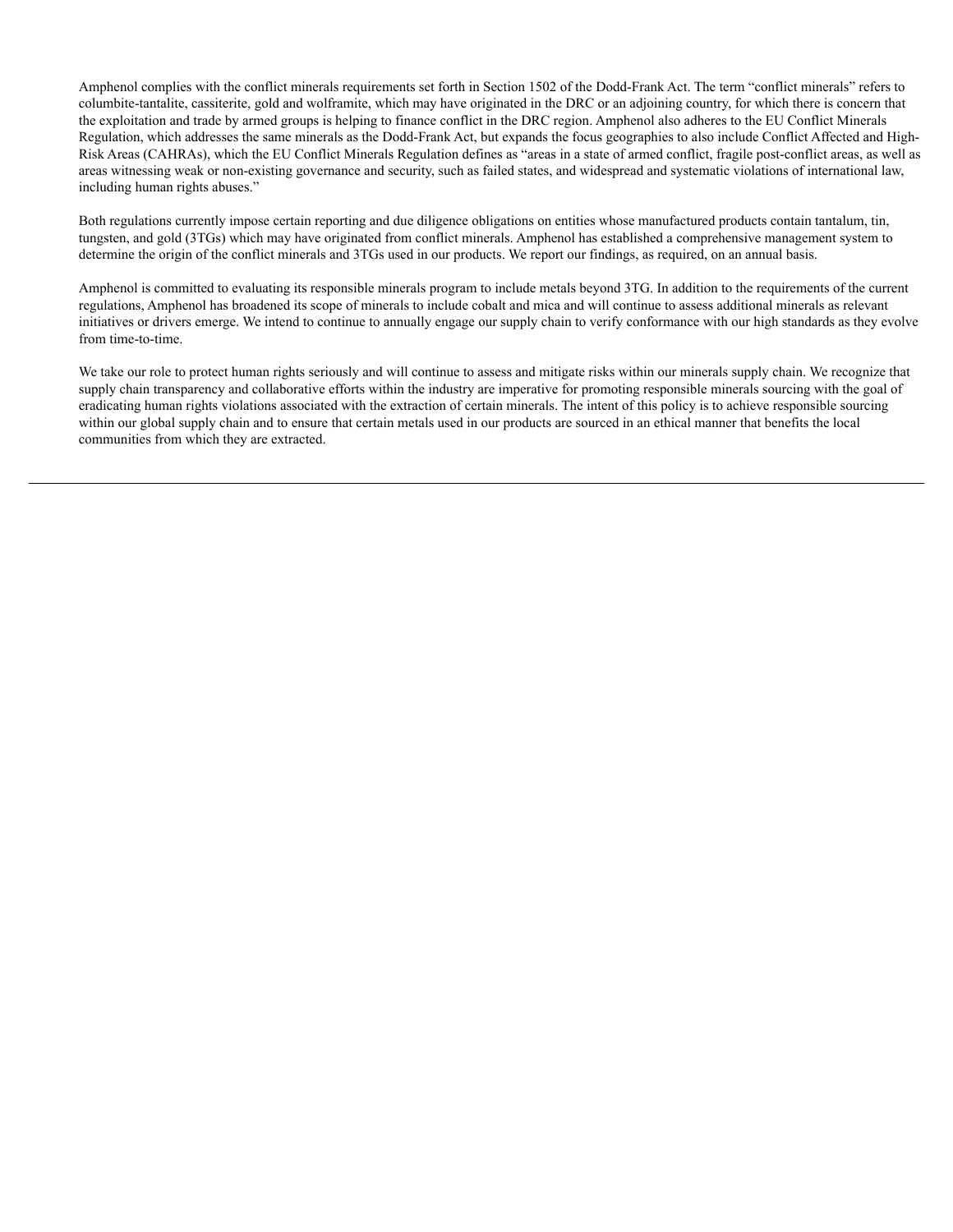#### (b) Section 11 of the Amphenol Corporation Code of Business Conduct and Ethics reads as follows:

#### RESPONSIBLE MINERALS

Amphenol is committed to ensure certain metals, which are integrated into and necessary for the functionality of our products, are sourced responsibly. We work diligently to ensure that our products do not contain tantalum, tin, tungsten, or gold (3TGs), which may have been derived from ores extracted in conflict regions as defined by Section 1502 of the Dodd-Frank Act or extracted from Conflict Affected and High-Risk Areas (CAHRAs) as defined by the European Union Conflict Minerals Regulation. Minerals sourced from conflict regions or CAHRAs which may support on-going conflicts in those geographies are known as Conflict Minerals.

It is believed that the proceeds of mining Conflict Minerals may contribute to armed conflict and human rights abuses. In support of initiatives to cut financing for these armed conflicts and human rights abuses and in compliance with the regulations applicable to publicly traded companies in the United States, Amphenol has implemented programs, practices and a management system in alignment with the Responsible Minerals Initiative and the OECD Due Diligence Guidance for Responsible Supply Chains of Minerals from Conflict-Affected and High-Risk Areas that are intended to:

- Confirm with reasonable certainty that the 3TGs purchased from suppliers and used in its products are responsibly sourced
- Maintain, as necessary and appropriate, records of supplier verifications for both internal and/or external audit
- Assign internal roles and responsibilities and provide appropriate staff training to manage these programs, practices and systems
- Communicate the Company's efforts, as necessary and appropriate, to stakeholders

#### 3. Commitment

We have developed a process and implemented a strategy to support the objectives of the Rule and our policy. Our commitment includes:

- Developing policies and processes toward precluding the use of 3TG necessary to the functionality or production of our product(s) that finance or benefit armed groups in the Conflict Region.
- Encouraging suppliers whose products contain 3TG to establish policies, due diligence frameworks, and management systems consistent with the Organisation for Economic Co-operation and Development Due Diligence Guidance for Responsible Supply Chains of Minerals from Conflict-Affected and High Risk-Areas ("OECD Guidance") that are designed to accomplish these goals, and requiring their suppliers to do the same.

Amphenol believes in establishing and maintaining long-term relationships with suppliers whenever possible. However, if we determine that any supplier is, or a reasonable risk exists that such supplier may be, violating this policy, we will require the supplier to commit to, devise and undertake suitable corrective action to move to a conflict-free source. If suitable action is not taken, we will look to alternative sources for the product. Amphenol's efforts are not to ban procurement of 3TG from the Conflict Region, but to assure 3TG procurement from responsible sources in the Conflict Region. If we determine that any of the components of our products contain 3TG from a mine or facility in the Conflict Region that is not conflict-free, we will work towards transitioning to components and materials that are conflict-free.

In 2019, we completed the Company-wide implementation of a third-party software platform to enhance our ability to capture and analyze relevant information regarding our 3TG supply chain. In 2020, we evolved our capabilities with the software platform by conducting advanced training with our reporting operations and updating the data acceptance criteria. Furthermore, in 2020 we conducted an inaugural supply chain assessment for cobalt. In 2021 we improved our supplier outreach to include enhanced multilingual communications, conducted an inaugural supply chain mapping for mica and adopted cobalt as a component of our responsible minerals program.

#### Supply Chain Overview

Amphenol has a complex, broad and dynamic supply chain. In many cases, the presence of 3TG in our supply chain is obvious, particularly in the case of raw materials. Nevertheless, we performed a comprehensive analysis of our product components and raw materials, and the role our suppliers serve in both our manufacturing and product delivery processes. Through this analysis we determined that many contain 3TG, triggering obligations under the Rule. We also determined that 3TG is a small portion of overall materials content. We don't source directly from mines, smelters or refiners. Rather, in almost all cases we are many levels removed from the mines, smelters or refiners.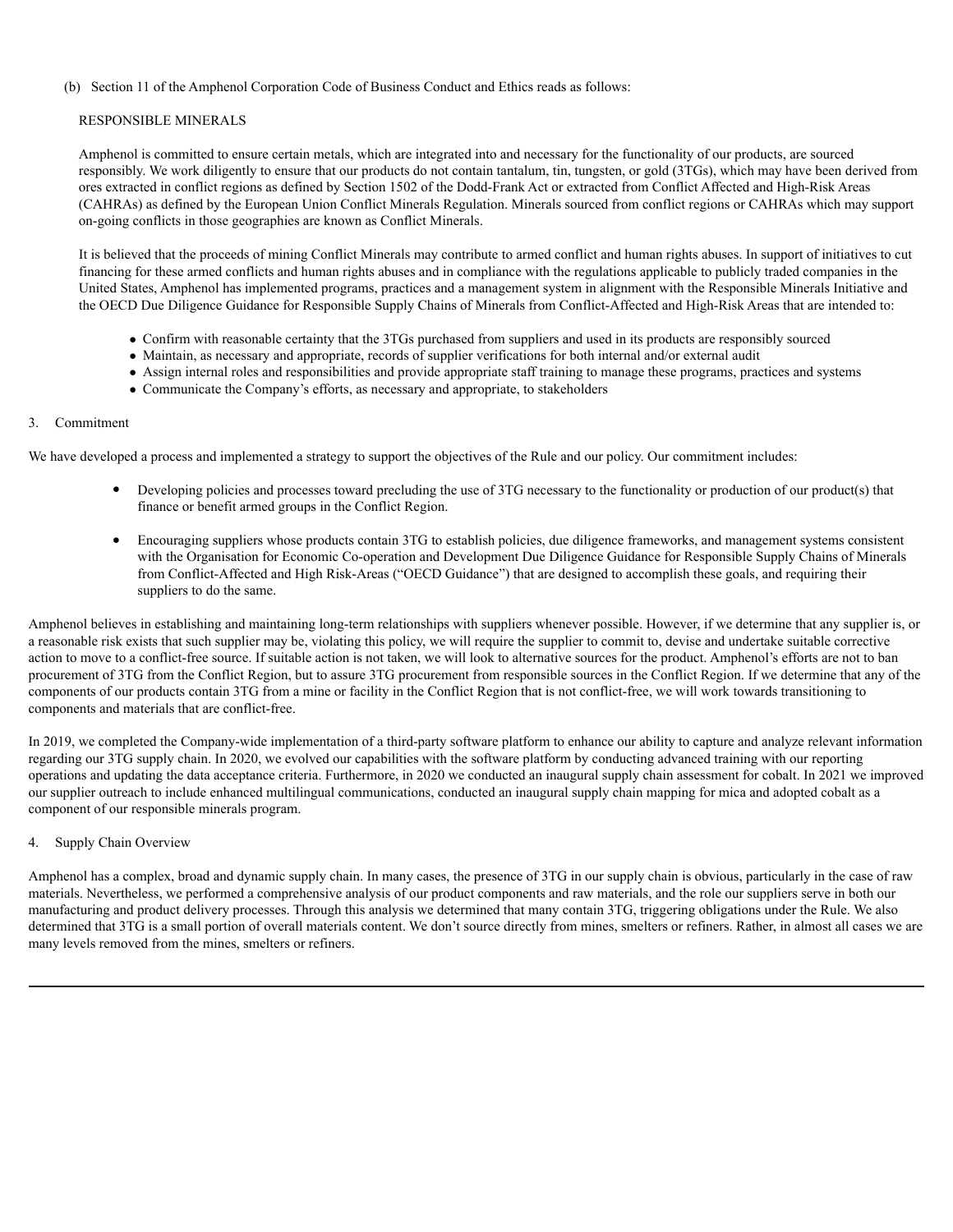#### 5. Reasonable Country of Origin Inquiry and Due Diligence

Subsequent to its supply chain overview, the Company sought to determine whether its necessary 3TG originated in the Covered Countries. Amphenol's primary methodology to achieve this objective is to rely upon our direct and sub-tier suppliers to provide information on the origin of the 3TG contained in components and materials supplied to us.

We reached out to our suppliers that provide components or materials that are likely to contain 3TG. Initially we conducted supplier training designed to educate certain key suppliers regarding the relevant, emerging SEC requirements and Amphenol's expectations. We launched our conflict minerals communication survey to key suppliers in 2012. By 2014, our reasonable country of origin inquiry process had expanded such that we sought to reach all suppliers of components or materials containing 3TG in that year. This extensive process continued through 2021.

We aim to further develop transparency into our supply chain through our supply chain reasonable country of origin inquiry and due diligence processes, driving accountability within the supply chain by leveraging our compliance program, and continuing our supplier outreach efforts.

#### 6. Process

(a) Design of Our Conflict Minerals Program and Description of the Investigative Process

Our conflict minerals compliance program together with our related investigative processes and efforts have been developed in conjunction with reference to the OECD Guidance and the related supplements for 3TGs.

Our conflict minerals compliance process included: the development of a conflict minerals policy, which has evolved into a responsible minerals policy, establishment of governance structures with cross functional team members and senior executives, multilingual communication to, and engagement of, suppliers, due diligence compliance process and measurement, record keeping and escalation procedures. The measures discussed below are not all of the measures we took in furtherance of our conflict minerals compliance program or pursuant to the Rule and the OECD Guidance. In addition, some of the measures discussed below are not expressly provided for in the OECD Guidance.

#### (b) Internal Team

Amphenol has established a management system for complying with the Rule and implementing our compliance program. This management system operates within the Company's Corporate Sustainability Group and is currently led by our Vice President of Environmental, Health, Safety & Sustainability (EHSS) and includes a team of subject matter experts from relevant functions such as, legal, purchasing, quality assurance, corporate sustainability programs, manufacturing and environmental health and safety. The Vice President of EHSS acts as the conflict minerals program manager. Senior management is briefed about the process and results on a regular basis.

#### (c) Management Systems and Policies

As described above, Amphenol has included a provision in the Amphenol Corporation Code of Business Conduct and Ethics regarding Responsible Minerals. This provision is cited above and is also posted on our website at: www.amphenol.com, and can be found by clicking on "Investors", "Governance", and then "Code of Business Conduct and Ethics" and at http://amphenol.com/docs/code-of-business-conduct-and-ethics.

The Responsible Minerals Policy also governs our conflict minerals approach. The information contained on our website is not incorporated by reference into this Conflict Minerals Report or our Form SD and should not be considered part of this Conflict Minerals Report or the Form SD.

(d) Reasonable Country of Origin Inquiry

Amphenol has a decentralized management structure designed to encourage local accountability and responsibility for management responsibilities. Pursuant to this structure, each local operating unit reports into a group management structure particular to a certain product line or market focus. In 2021, there were seven such operating groups, each led by a Group General Manager who reports to our Chief Executive Officer.

Each individual operating unit in the Company evaluated its product lines to determine whether it manufactured or contracted to manufacture products for which 3TG are necessary to functionality or production. Then, with respect to the related procurement of materials or components containing 3TG, each individual operating unit conducted its own reasonable country of origin inquiry ("RCOI"). Thus, each operating unit identified its suppliers, narrowed the group of relevant suppliers to those providing materials or supplies that could potentially contain 3TG, and then, utilizing the third-party software platform and service, interfaced with those suppliers to conduct a RCOI. To assist with completion of this task, management and key product stewardship personnel of each of these groups were given RCOI materials prepared with reference to the OECD Guidance and we held internal training sessions delivered by the internal team regarding our RCOI process.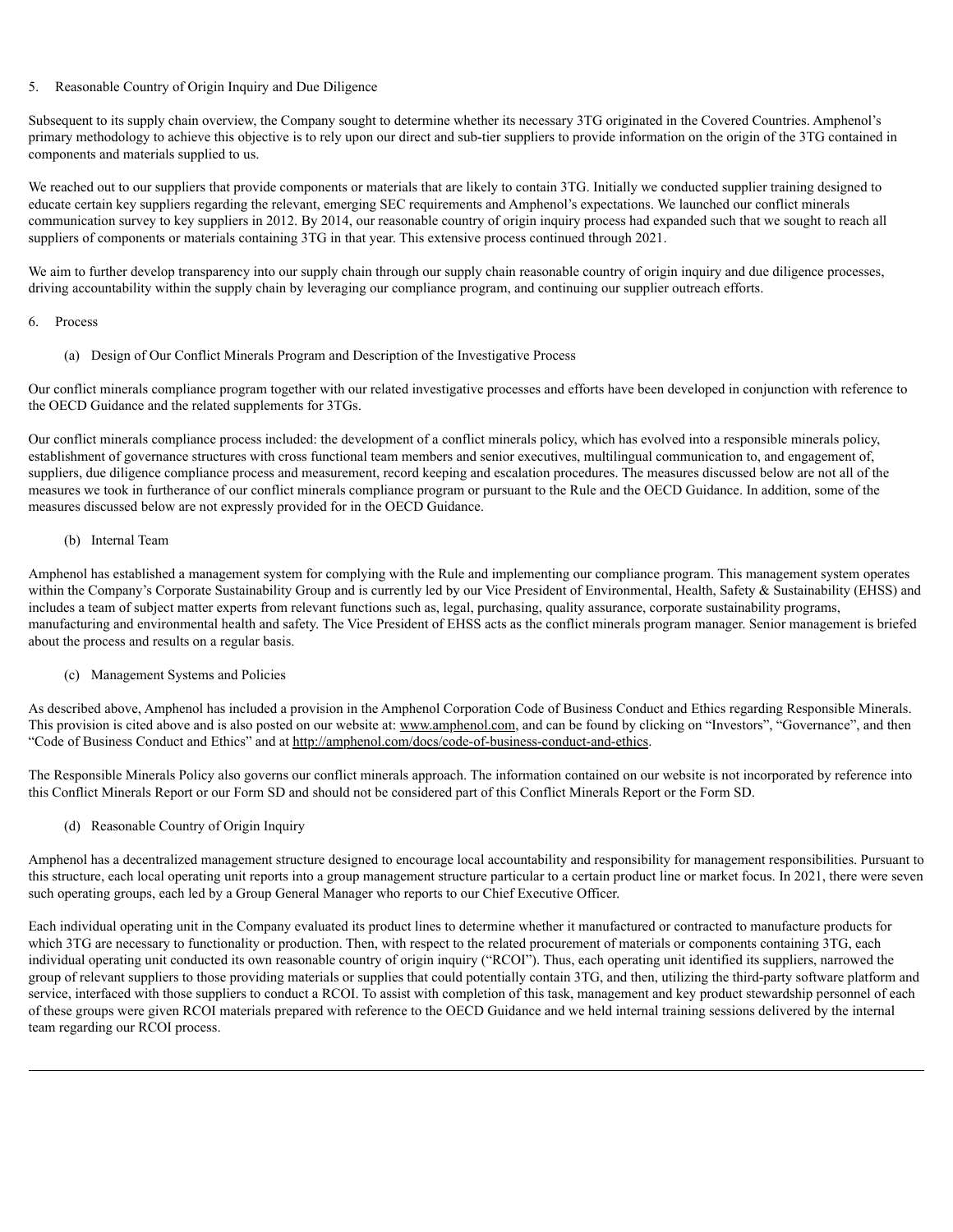The operating units conducted outreach, training, and an extensive surveying project of our supply chain utilizing the Conflict Minerals Reporting Template (CMRT). Each operating unit reported the results of its surveying project to group management. Group management then provided certificates to Amphenol headquarters with the results of their inquiries.

The supplier responses to our RCOI have been electronically archived. The operating units collectively identified 33,496 vendor identification codes, some of which are likely duplicative given the Company's decentralized management structure. Of these, they determined 6,745 to potentially be within the scope of our RCOI. Of these 6,745 suppliers potentially within the scope of the RCOI, the Company sent 7,003 requests for information and received 5,076 responses to our requests for information. Each local operating unit relied on these supplier's responses to provide us with information about the source of 3TG contained in the components supplied to us. Many of our direct suppliers are similarly reliant upon information provided by their suppliers.

#### (e) Escalation Procedure

Our operating units have procedures to follow up to identify and escalate any identified issues associated with non-responsiveness or problematic responses to our RCOI.

## (f) Maintain Records

Amphenol has established our compliance process and set forth documentation and record maintenance mechanisms to ensure relevant documentation is retained in an electronic database. These activities are supported through our third-party software platform. All of our 3TG supplier information and their associated CMRTs by each individual Amphenol manufacturing operation are maintained in the platform. We conduct our 3TG supplier outreach annually and archive the historical records accordingly. The stored information is easily accessible.

#### (g) Due Diligence

Amphenol's due diligence efforts are not conducted at the operating unit level, but rather are conducted by headquarters representatives.

#### 7. Results of RCOI and Due Diligence

Feedback from the processes described herein has allowed us to render the conclusions in this Conflict Minerals Report.

Through its good faith RCOI, and subsequent due diligence efforts, Amphenol has no reason to believe any of the 3TG necessary to the functionality or production of its products is financing or benefiting armed conflict in the DRC or its adjoining countries, but is not able to conclude with certainty that all of the products we sell that contain 3TG are conflict-free. We have reached this conclusion because we have been unable to determine the origin of at least a portion of the 3TG used in some of our products. Based on data gathered by our RCOI, certain information about smelters/refiners and countries of origin in our supply chain is listed in Annexes I and II.

In the course of our RCOI and related due diligence, Amphenol has determined that certain elements of our supply chain originate in the Conflict Region. These findings were escalated in compliance with our due diligence escalation procedure. Through this process we learned that a portion of our feedstock and component materials contained gold, tantalum or tin which originated from the Conflict Region. Through diligence and further inquiry, we concluded that KEMET de Mexico, Malaysia Smelting Corporation, Thaisarco and Luna Smelter, Ltd., have been audited and conform to the RMI Responsible Minerals Assurance Process ("RMAP"). African Gold Refinery is an eligible gold refiner listed in the RMI facility database but has not yet undergone RMAP evaluation. Universal Precious Metals Refining Zambia and Phoenix Metal Ltd. are both not eligible smelters or refiners according to the RMI RMAP and we are continuing to actively transition from these entities.

#### 8. Due Diligence Risk Mitigation and Maturation

As we move towards enhancing our due diligence program, we intend to continue to mitigate possible risk that the necessary 3TG in our products could benefit armed groups in the Conflict Region. In furtherance of this goal, the Company has continued to increase the resources committed to supply chain due diligence efforts. We strive to enhance supplier communication, engage with certain suppliers to build supplier capability for conflict minerals supply chain traceability, and communicate training and escalation processes to improve due diligence data accuracy and completion. To the extent we were to discover that any of our suppliers are sourcing from smelters or refiners that support conflict, Amphenol will work toward using alternate sources within a reasonable time frame.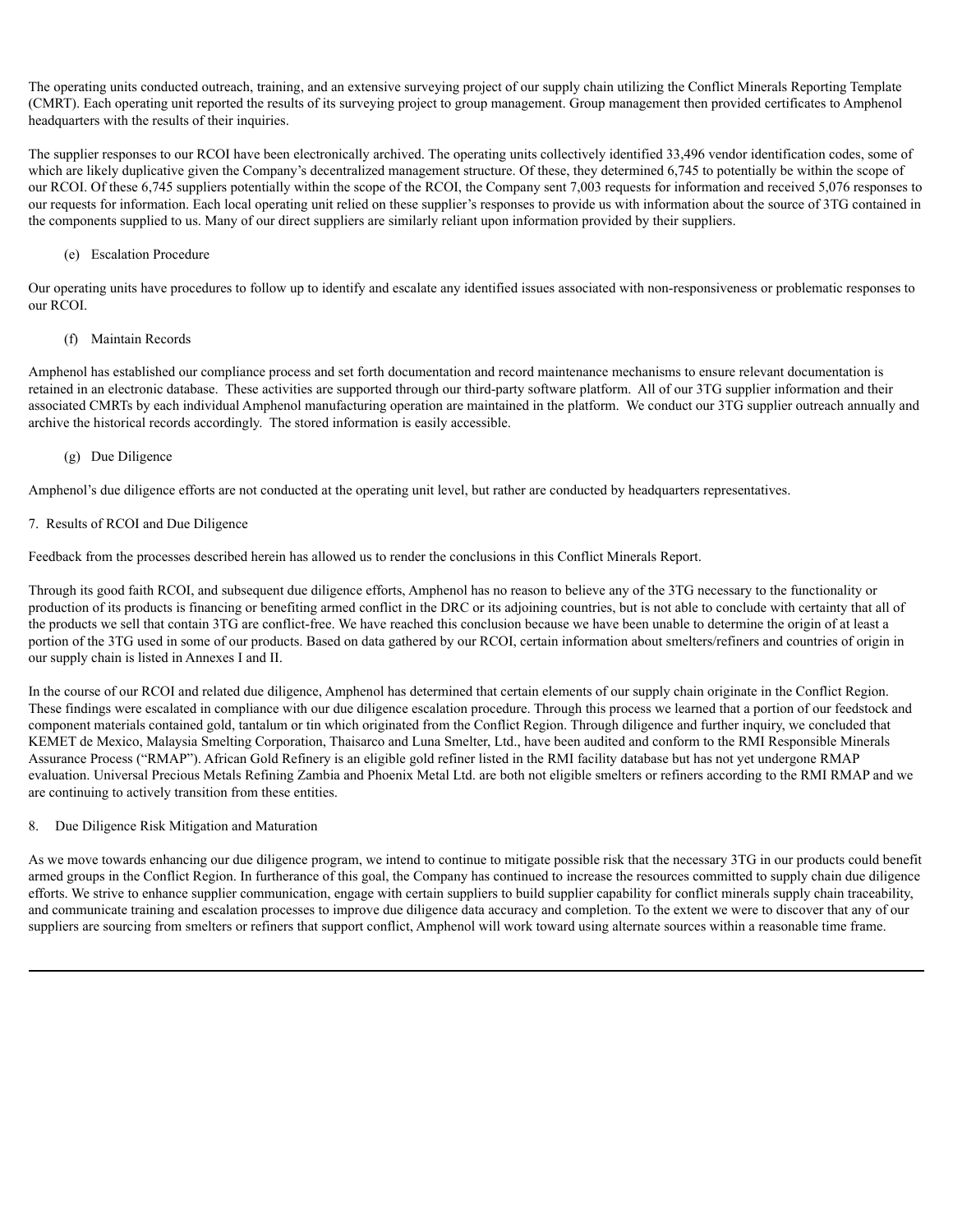#### 9. Identify and Assess Risk in the Supply Chain

Because of our size, the breadth and complexity of the raw materials and components used in our products, and the constant evolution of our supply chain, identifying actors upstream from our direct suppliers is a challenge. The Company will continue to seek to identify cost effective methodologies and to monitor practices used by other companies and industry associations to enhance visibility to subsequent tiers of the supply chain.

#### 10. Audit of Supply Chain Due Diligence

Amphenol does not have a direct relationship with 3TG smelters and refiners, nor do we perform direct audits of these entities that provide our supply chain the 3TG. However, we do utilize information made available by and rely upon industry efforts to influence smelters and refineries to become audited and conformant through the Responsible Minerals Initiative's RMAP. Amphenol is a member company of the Responsible Minerals Initiative.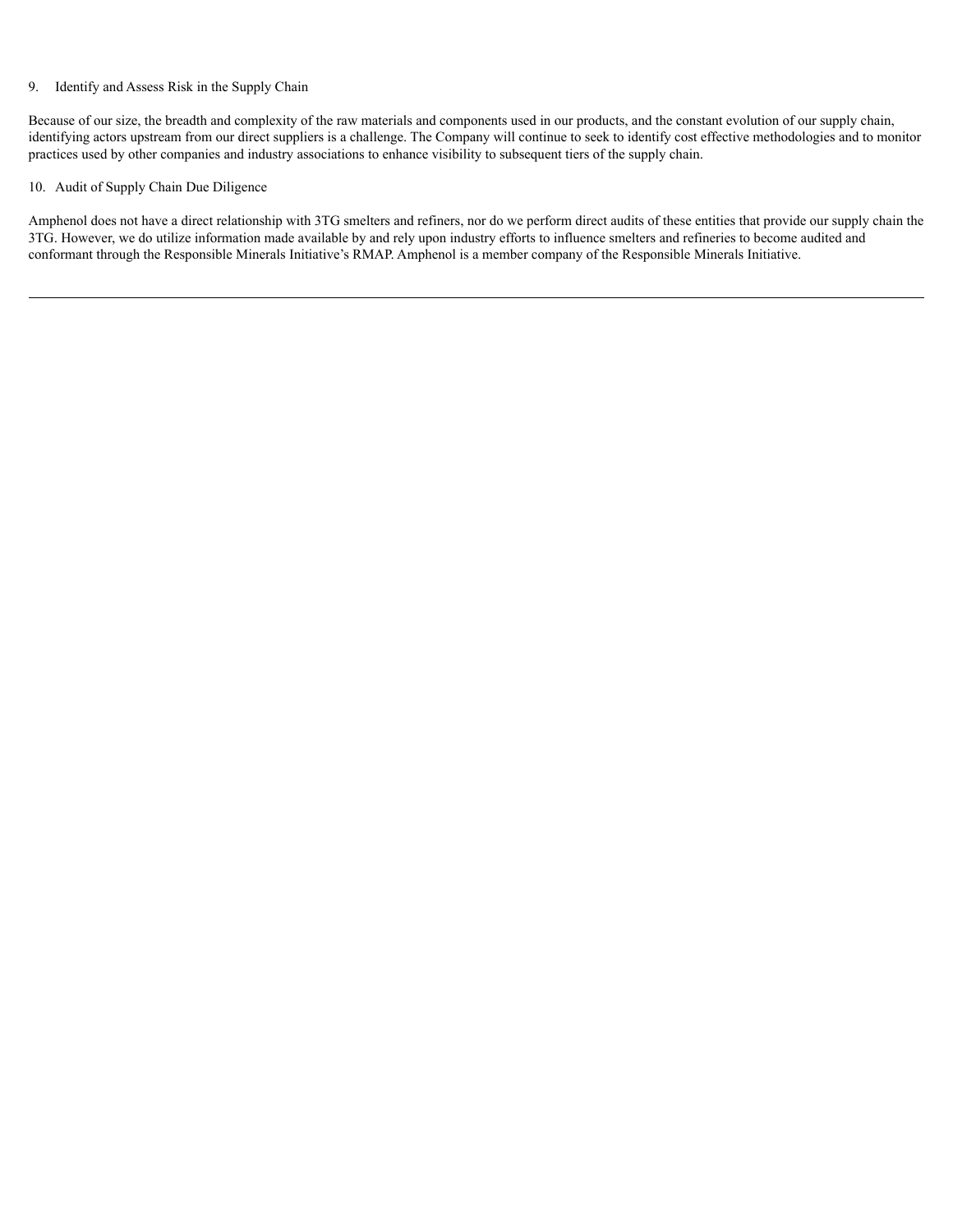### **ANNEX I**

## Smelters or Refiners (SOR) in Amphenol Corporation's Supply Chain as of December 31, 2021 based on our RCOI

The SORs represent validated facilities in which conflict minerals may be processed into 3TG necessary to the functionality or production of Amphenol products.

| Mineral | <b>Smelter or Refiner Name</b>                                | Country                     |
|---------|---------------------------------------------------------------|-----------------------------|
| Gold    | 8853 S.p.A.                                                   | Italy                       |
| Gold    | ABC Refinery Pty Ltd.                                         | Australia                   |
| Gold    | Abington Reldan Metals, LLC                                   | <b>United States</b>        |
| Gold    | <b>Advanced Chemical Company</b>                              | <b>United States</b>        |
| Gold    | African Gold Refinery                                         | Uganda                      |
| Gold    | Agosi AG                                                      | Germany                     |
| Gold    | Aida Chemical Industries Co., Ltd.                            | Japan                       |
| Gold    | Aktyubinsk Copper Company TOO                                 | Kazakhstan                  |
| Gold    | Al Etihad Gold Refinery DMCC                                  | <b>United Arab Emirates</b> |
| Gold    | Al Ghaith Gold                                                | United Arab Emirates        |
| Gold    | <b>Alexy Metals</b>                                           | <b>United States</b>        |
| Gold    | Almalyk Mining and Metallurgical Complex (AMMC)               | Uzbekistan                  |
| Gold    | AngloGold Ashanti Corrego do Sitio Mineracao                  | <b>Brazil</b>               |
| Gold    | Argor-Heraeus S.A.                                            | Switzerland                 |
| Gold    | <b>ARY Aurum Plus</b>                                         | United Arab Emirates        |
| Gold    | Asahi Pretec Corp.                                            | Japan                       |
| Gold    | Asahi Refining Canada Ltd.                                    | Canada                      |
| Gold    | Asahi Refining USA Inc.                                       | <b>United States</b>        |
| Gold    | Asaka Riken Co., Ltd.                                         | Japan                       |
| Gold    | Atasay Kuyumculuk Sanayi Ve Ticaret A.S.                      | Turkey                      |
| Gold    | <b>AU Traders and Refiners</b>                                | South Africa                |
| Gold    | Augmont Enterprises Private Limited                           | India                       |
| Gold    | <b>AURA-II</b>                                                | <b>United States</b>        |
| Gold    | Aurubis AG                                                    | Germany                     |
| Gold    | Baiyin Nonferrous Metals Corporation (BNMC)                   | China                       |
| Gold    | <b>Bangalore Refinery</b>                                     | India                       |
| Gold    | Bangko Sentral ng Pilipinas (Central Bank of the Philippines) | Philippines                 |
| Gold    | Bauer Walser AG                                               | Germany                     |
| Gold    | Boliden AB                                                    | Sweden                      |
| Gold    | C. Hafner GmbH + Co. KG                                       | Germany                     |
| Gold    | C.I Metales Procesados Industriales SAS                       | Colombia                    |
| Gold    | Caridad                                                       | Mexico                      |
| Gold    | CCR Refinery - Glencore Canada Corporation                    | Canada                      |
| Gold    | Cendres + Metaux S.A.                                         | Switzerland                 |
| Gold    | CGR Metalloys Pvt Ltd.                                        | India                       |
| Gold    | Changsanjiao elc. Ltd                                         | China                       |
| Gold    | Changzhou Chemical Research Institute Co. Ltd.                | China                       |
| Gold    | Cheong Hing                                                   | China                       |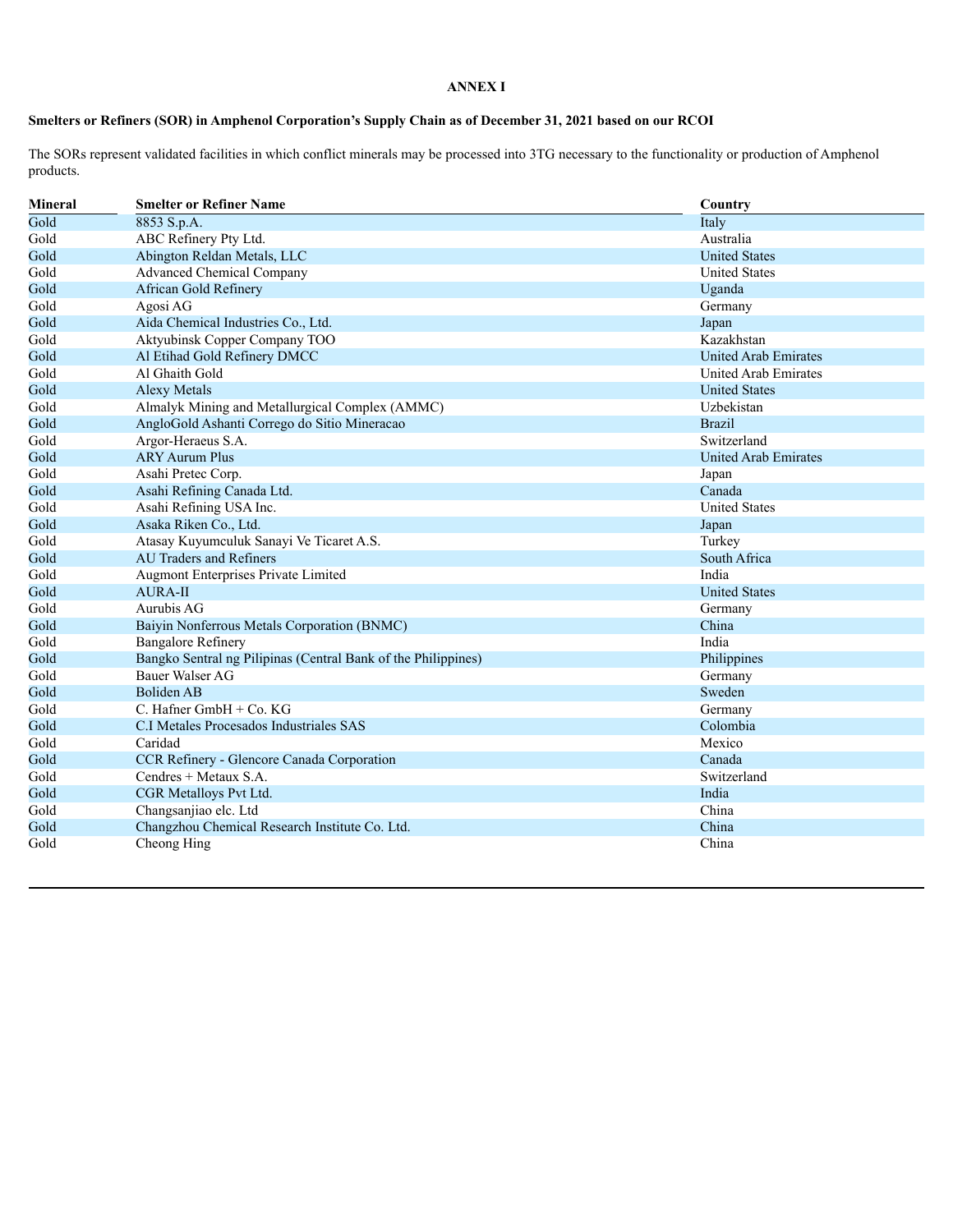| Gold | Chimet S.p.A.                                           | Italy                |
|------|---------------------------------------------------------|----------------------|
| Gold | Chugai Mining                                           | Japan                |
| Gold | Codelco                                                 | Chile                |
| Gold | Colt Refining                                           | <b>United States</b> |
| Gold | Daejin Indus Co., Ltd.                                  | KOREA, REPUBLIC OF   |
| Gold | DaeryongENC                                             | KOREA, REPUBLIC OF   |
| Gold | Dai-ichi Seiko                                          | Japan                |
| Gold | Daye Non-Ferrous Metals Mining Ltd.                     | China                |
| Gold | Dayu Weiliang Tungsten Co., Ltd.                        | China                |
| Gold | Degussa Sonne / Mond Goldhandel GmbH                    | Germany              |
| Gold | Dijllah Gold Refinery FZC                               | United Arab Emirates |
| Gold | DODUCO Contacts and Refining GmbH                       | Germany              |
| Gold | Dowa                                                    | Japan                |
| Gold | DSC (Do Sung Corporation)                               | KOREA, REPUBLIC OF   |
| Gold | Eco-System Recycling Co., Ltd. East Plant               | Japan                |
| Gold | Eco-System Recycling Co., Ltd. North Plant              | Japan                |
| Gold | Eco-System Recycling Co., Ltd. West Plant               | Japan                |
| Gold | Elemetal Refining, LLC                                  | <b>United States</b> |
| Gold | Emerald Jewel Industry India Limited (Unit 1)           | India                |
| Gold | Emerald Jewel Industry India Limited (Unit 2)           | India                |
| Gold | Emerald Jewel Industry India Limited (Unit 3)           | India                |
| Gold | Emerald Jewel Industry India Limited (Unit 4)           | India                |
| Gold | <b>Emirates Gold DMCC</b>                               | United Arab Emirates |
| Gold | Faggi Enrico S.p.A.                                     | Italy                |
| Gold | Fidelity Printers and Refiners Ltd.                     | Zimbabwe             |
| Gold | Fujairah Gold FZC                                       | United Arab Emirates |
| Gold | Geib Refining Corporation                               | <b>United States</b> |
| Gold | Gejiu Non-Ferrous Metal Processing Co., Ltd.            | China                |
| Gold | GGC Gujrat Gold Centre Pvt. Ltd.                        | India                |
| Gold | Gold Coast Refinery                                     | Ghana                |
| Gold | Gold Refinery of Zijin Mining Group Co., Ltd.           | China                |
| Gold | Great Wall Precious Metals Co., Ltd. of CBPM            | China                |
| Gold | Guangdong Hua Jian Trade Co., Ltd.                      | China                |
| Gold | Guangdong Jinding Gold Limited                          | China                |
| Gold | GUANGDONG JINXIAN GAOXIN CAI LIAO GONG SI               | China                |
| Gold | Guoda Safina High-Tech Environmental Refinery Co., Ltd. | China                |
| Gold | H.C. Starck GmbH                                        | Germany              |
| Gold | Hang Seng Technology                                    | China                |
| Gold | Hangzhou Fuchunjiang Smelting Co., Ltd.                 | China                |
| Gold | Heimerle + Meule GmbH                                   | Germany              |
| Gold | Henan Yuguang Gold & Lead Co., Ltd.                     | China                |
| Gold | Heraeus Germany GmbH Co. KG                             | Germany              |
| Gold | Heraeus Metals Hong Kong Ltd.                           | China                |
| Gold | Hetai Gold Mineral Guangdong Co., Ltd.                  | China                |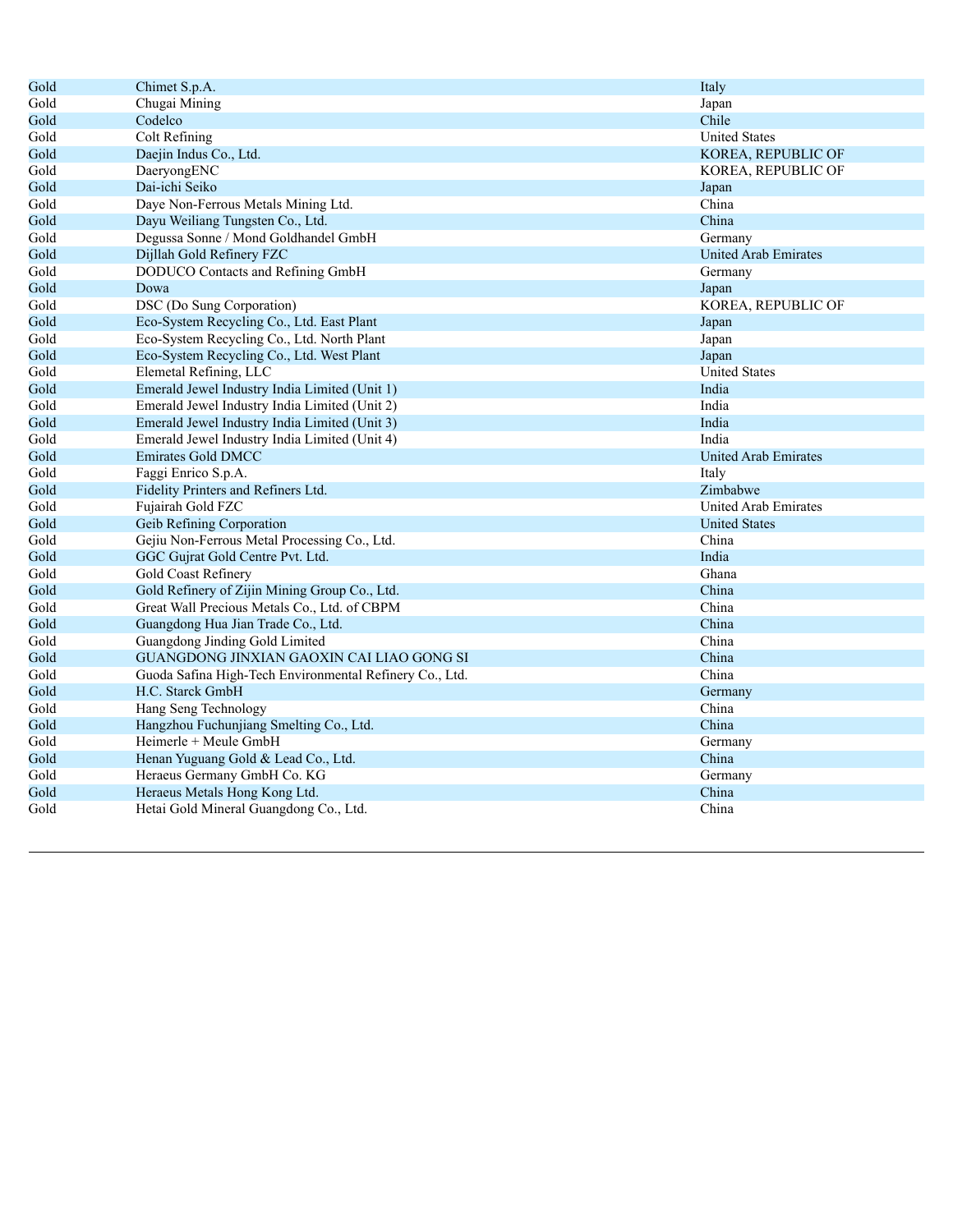| Gold | House of Currency of Brazil (Casa da Moeda do Brazil)           | <b>Brazil</b>               |
|------|-----------------------------------------------------------------|-----------------------------|
| Gold | Hunan Chenzhou Mining Co., Ltd.                                 | China                       |
| Gold | Hunan Guiyang yinxing Nonferrous Smelting Co., Ltd.             | China                       |
| Gold | Hung Cheong Metal Manufacturing Limited                         | China                       |
| Gold | HwaSeong CJ CO., LTD.                                           | KOREA, REPUBLIC OF          |
| Gold | <b>Industrial Refining Company</b>                              | Belgium                     |
| Gold | Inner Mongolia Qiankun Gold and Silver Refinery Share Co., Ltd. | China                       |
| Gold | <b>International Precious Metal Refiners</b>                    | United Arab Emirates        |
| Gold | Ishifuku Metal Industry Co., Ltd.                               | Japan                       |
| Gold | Istanbul Gold Refinery                                          | Turkey                      |
| Gold | Italpreziosi                                                    | Italy                       |
| Gold | JALAN & Company                                                 | India                       |
| Gold | Japan Mint                                                      | Japan                       |
| Gold | Jiangxi Copper Co., Ltd.                                        | China                       |
| Gold | Jin Jinyin Refining Co., Ltd.                                   | China                       |
| Gold | Jinlong Copper Co., Ltd.                                        | China                       |
| Gold | JSC Ekaterinburg Non-Ferrous Metal Processing Plant             | <b>Russian Federation</b>   |
| Gold | <b>JSC Novosibirsk Refinery</b>                                 | Russian Federation          |
| Gold | <b>JSC</b> Uralelectromed                                       | <b>Russian Federation</b>   |
| Gold | JX Nippon Mining & Metals Co., Ltd.                             | Japan                       |
| Gold | K.A. Rasmussen                                                  | Norway                      |
| Gold | Kaloti Precious Metals                                          | <b>United Arab Emirates</b> |
| Gold | Kazakhmys Smelting LLC                                          | Kazakhstan                  |
| Gold | Kazzinc                                                         | Kazakhstan                  |
| Gold | Kennecott Utah Copper LLC                                       | <b>United States</b>        |
| Gold | KGHM Polska Miedz Spolka Akcyjna                                | Poland                      |
| Gold | Kojima Chemicals Co., Ltd.                                      | Japan                       |
| Gold | Korea Metal Co., Ltd.                                           | KOREA, REPUBLIC OF          |
| Gold | Korea Zinc Co., Ltd.                                            | KOREA, REPUBLIC OF          |
| Gold | Kosak Seiren                                                    | Japan                       |
| Gold | Kundan Care Products Ltd.                                       | India                       |
| Gold | Kyrgyzaltyn JSC                                                 | Kyrgyzstan                  |
| Gold | Kyshtym Copper-Electrolytic Plant ZAO                           | <b>Russian Federation</b>   |
| Gold | L'azurde Company For Jewelry                                    | Saudi Arabia                |
| Gold | Lingbao Gold Co., Ltd.                                          | China                       |
| Gold | Lingbao Jinyuan Tonghui Refinery Co., Ltd.                      | China                       |
| Gold | L'Orfebre S.A.                                                  | Andorra                     |
| Gold | LS-NIKKO Copper Inc.                                            | KOREA, REPUBLIC OF          |
| Gold | LT Metal Ltd.                                                   | KOREA, REPUBLIC OF          |
| Gold | Luoyang Zijin Yinhui Gold Refinery Co., Ltd.                    | China                       |
| Gold | <b>Marsam Metals</b>                                            | <b>Brazil</b>               |
| Gold | Materion                                                        | <b>United States</b>        |
| Gold | Matsuda Sangyo Co., Ltd.                                        | Japan                       |
| Gold | <b>MD</b> Overseas                                              | India                       |
|      |                                                                 |                             |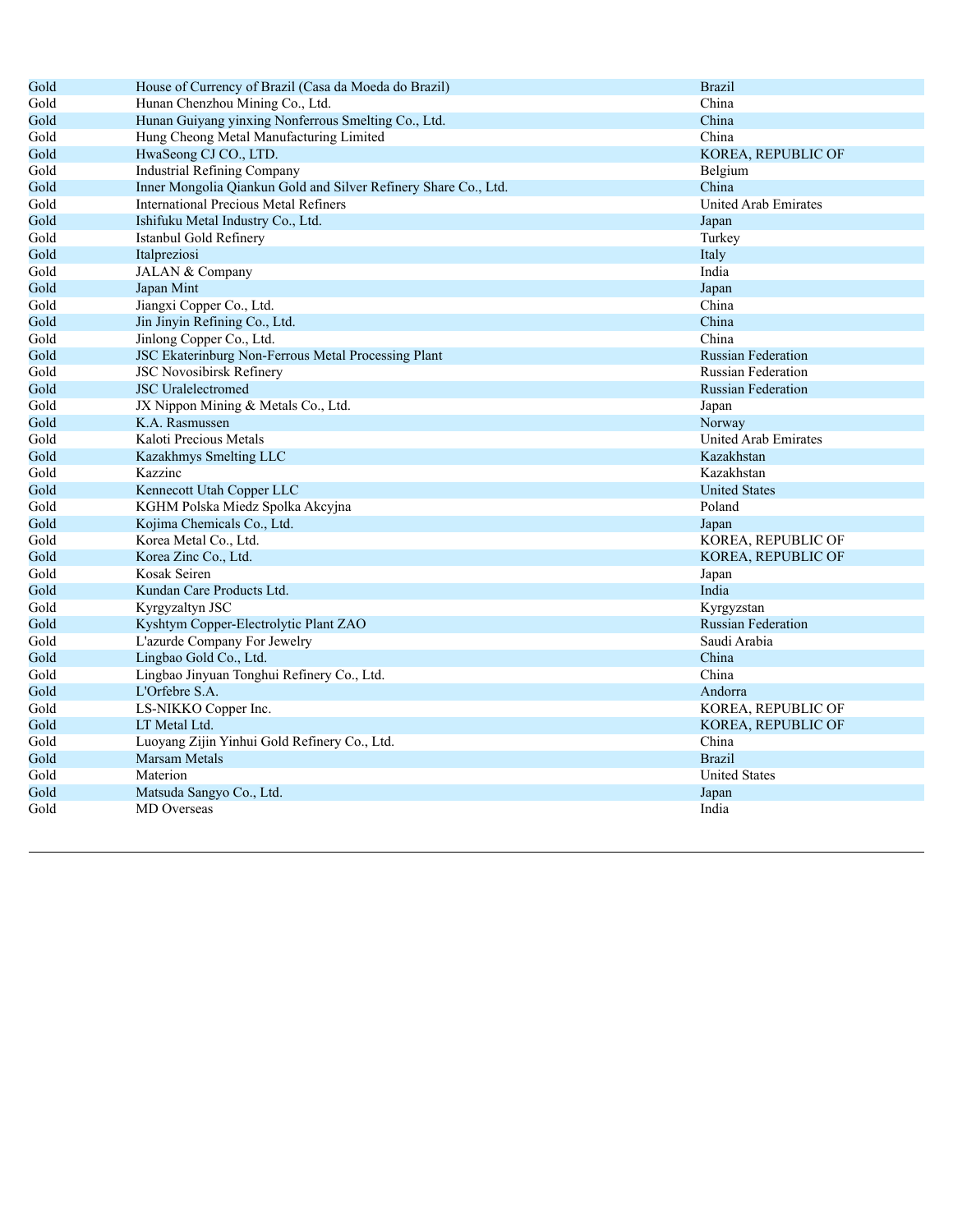| Gold | Metahub Industries Sdn. Bhd.                                                | Malaysia                  |
|------|-----------------------------------------------------------------------------|---------------------------|
| Gold | Metal Concentrators SA (Pty) Ltd.                                           | South Africa              |
| Gold | Metallic Resources, Inc.                                                    | <b>United States</b>      |
| Gold | Metallix Refining Inc.                                                      | <b>United States</b>      |
| Gold | Metalor Technologies (Hong Kong) Ltd.                                       | China                     |
| Gold | Metalor Technologies (Singapore) Pte., Ltd.                                 | Singapore                 |
| Gold | Metalor Technologies (Suzhou) Ltd.                                          | China                     |
| Gold | Metalor Technologies S.A.                                                   | Switzerland               |
| Gold | Metalor USA Refining Corporation                                            | <b>United States</b>      |
| Gold | Metalurgica Met-Mex Penoles S.A. De C.V.                                    | Mexico                    |
| Gold | Mitsubishi Materials Corporation                                            | Japan                     |
| Gold | Mitsui Mining and Smelting Co., Ltd.                                        | Japan                     |
| Gold | MMTC-PAMP India Pvt., Ltd.                                                  | India                     |
| Gold | Modeltech Sdn Bhd                                                           | Malaysia                  |
| Gold | Morris and Watson                                                           | New Zealand               |
| Gold | Morris and Watson Gold Coast                                                | Australia                 |
| Gold | Moscow Special Alloys Processing Plant                                      | <b>Russian Federation</b> |
| Gold | Nadir Metal Rafineri San. Ve Tic. A.S.                                      | Turkey                    |
| Gold | Navoi Mining and Metallurgical Combinat                                     | Uzbekistan                |
| Gold | NH Recytech Company                                                         | KOREA, REPUBLIC OF        |
| Gold | Nihon Material Co., Ltd.                                                    | Japan                     |
| Gold | Nihon Superior Co., Ltd.                                                    | Japan                     |
| Gold | <b>Nyrstar Metals</b>                                                       | <b>United States</b>      |
| Gold | Ogussa Osterreichische Gold- und Silber-Scheideanstalt GmbH                 | Austria                   |
| Gold | Ohura Precious Metal Industry Co., Ltd.                                     | Japan                     |
| Gold | OJSC "The Gulidov Krasnoyarsk Non-Ferrous Metals Plant" (OJSC Krastsvetmet) | Russian Federation        |
| Gold | OJSC Kolyma Refinery                                                        | <b>Russian Federation</b> |
| Gold | PAMP S.A.                                                                   | Switzerland               |
| Gold | Pease & Curren                                                              | <b>United States</b>      |
| Gold | Penglai Penggang Gold Industry Co., Ltd.                                    | China                     |
| Gold | Planta Recuperadora de Metales SpA                                          | Chile                     |
| Gold | Precious Metals Sales Corp.                                                 | <b>United States</b>      |
| Gold | Prioksky Plant of Non-Ferrous Metals                                        | <b>Russian Federation</b> |
| Gold | PT Alam Lestari Kencana                                                     | Indonesia                 |
| Gold | PT Aneka Tambang (Persero) Tbk                                              | Indonesia                 |
| Gold | PT Timah Tbk Kundur                                                         | Indonesia                 |
| Gold | PT Timah Tbk Mentok                                                         | Indonesia                 |
| Gold | PX Precinox S.A.                                                            | Switzerland               |
| Gold | QG Refining, LLC                                                            | <b>United States</b>      |
| Gold | Rand Refinery (Pty) Ltd.                                                    | South Africa              |
| Gold | Refinery of Seemine Gold Co., Ltd.                                          | China                     |
| Gold | <b>REMONDIS PMR B.V.</b>                                                    | Netherlands               |
| Gold | Republic Metals Corporation                                                 | <b>United States</b>      |
|      |                                                                             |                           |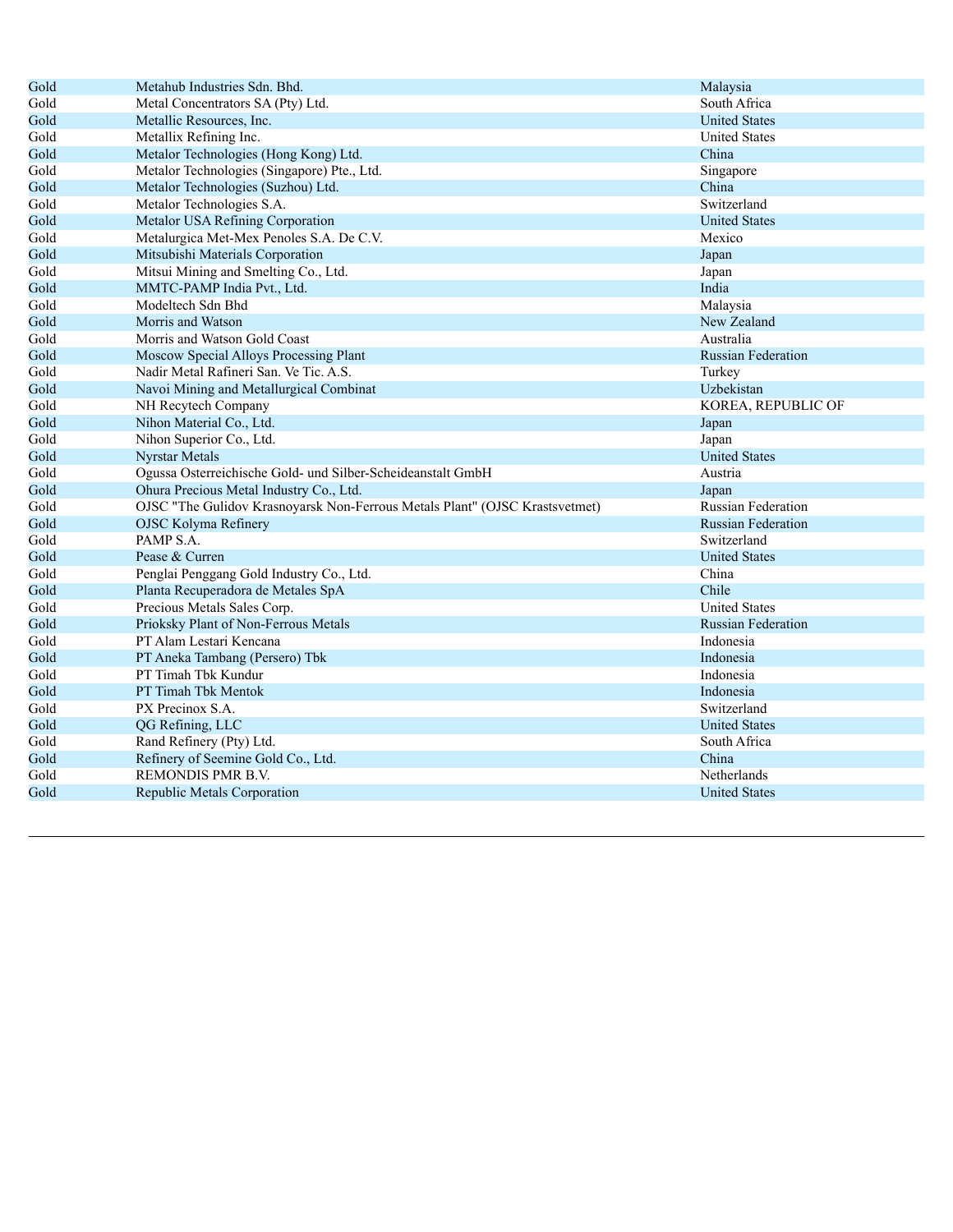| <b>SAAMP</b><br>France<br>Sabin Metal Corp.<br><b>United States</b><br>Safimet S.p.A<br>Italy<br><b>SAFINA A.S.</b><br>Czech Republic<br>Sai Refinery<br>India<br><b>Samduck Precious Metals</b><br>KOREA, REPUBLIC OF<br>Samwon Metals Corp.<br>KOREA, REPUBLIC OF<br>Colombia<br>Sancus ZFS (L'Orfebre, SA)<br>SAXONIA Edelmetalle GmbH<br>Germany<br>Schone Edelmetaal B.V.<br>Netherlands<br>Sellem Industries Ltd.<br>Mauritania<br>SEMPSA Joyeria Plateria S.A.<br>Spain<br>China<br>Shan Dong Huangjin<br>Shan Tou Shi Yong Yuan Jin Shu Zai Sheng Co., Ltd.<br>China<br>Shandong Gold Smelting Co., Ltd.<br>China<br>China<br>Shandong Hengbang Smelter Co., Ltd.<br>Shandong Humon Smelting Co., Ltd.<br>China<br>China<br>Shandong Tiancheng Biological Gold Industrial Co., Ltd.<br>China<br>Shandong Yanggu Xiangguang Co., Ltd.<br>Shandong Zhaojin Gold & Silver Refinery Co., Ltd.<br>China<br>Shenzhen Heng Zhong Industry Co., Ltd.<br>China<br>Shenzhen Zhonghenglong Real Industry Co., Ltd.<br>China<br>Shirpur Gold Refinery Ltd.<br>India<br>Sichuan Tianze Precious Metals Co., Ltd.<br>China<br>Singway Technology Co., Ltd.<br>Taiwan<br>China<br>Sino-Platinum Metals Co., Ltd.<br>So Accurate Group, Inc.<br><b>United States</b><br>SOE Shyolkovsky Factory of Secondary Precious Metals<br><b>Russian Federation</b><br>Solar Applied Materials Technology Corp.<br>Taiwan<br>India<br>Sovereign Metals<br>State Research Institute Center for Physical Sciences and Technology<br>Lithuania<br>Sudan Gold Refinery<br>Sudan<br>Sumitomo Metal Mining Co., Ltd.<br>Japan<br>SungEel HiMetal Co., Ltd.<br>KOREA, REPUBLIC OF<br>Suntain Co., Ltd.<br>Taiwan<br>Super Dragon Technology Co., Ltd.<br>Taiwan<br>China<br>Suzhou Xingrui Noble<br>T.C.A S.p.A<br>Italy<br>Tanaka Kikinzoku Kogyo K.K.<br>Japan<br><b>Telex Metals</b><br><b>United States</b><br>Tokuriki Honten Co., Ltd.<br>Japan<br>Tongling Nonferrous Metals Group Co., Ltd.<br>China | Gold | Royal Canadian Mint | Canada |
|-------------------------------------------------------------------------------------------------------------------------------------------------------------------------------------------------------------------------------------------------------------------------------------------------------------------------------------------------------------------------------------------------------------------------------------------------------------------------------------------------------------------------------------------------------------------------------------------------------------------------------------------------------------------------------------------------------------------------------------------------------------------------------------------------------------------------------------------------------------------------------------------------------------------------------------------------------------------------------------------------------------------------------------------------------------------------------------------------------------------------------------------------------------------------------------------------------------------------------------------------------------------------------------------------------------------------------------------------------------------------------------------------------------------------------------------------------------------------------------------------------------------------------------------------------------------------------------------------------------------------------------------------------------------------------------------------------------------------------------------------------------------------------------------------------------------------------------------------------------------------------------------------------------------------------------------------------------------------------------|------|---------------------|--------|
|                                                                                                                                                                                                                                                                                                                                                                                                                                                                                                                                                                                                                                                                                                                                                                                                                                                                                                                                                                                                                                                                                                                                                                                                                                                                                                                                                                                                                                                                                                                                                                                                                                                                                                                                                                                                                                                                                                                                                                                     | Gold |                     |        |
|                                                                                                                                                                                                                                                                                                                                                                                                                                                                                                                                                                                                                                                                                                                                                                                                                                                                                                                                                                                                                                                                                                                                                                                                                                                                                                                                                                                                                                                                                                                                                                                                                                                                                                                                                                                                                                                                                                                                                                                     | Gold |                     |        |
|                                                                                                                                                                                                                                                                                                                                                                                                                                                                                                                                                                                                                                                                                                                                                                                                                                                                                                                                                                                                                                                                                                                                                                                                                                                                                                                                                                                                                                                                                                                                                                                                                                                                                                                                                                                                                                                                                                                                                                                     | Gold |                     |        |
|                                                                                                                                                                                                                                                                                                                                                                                                                                                                                                                                                                                                                                                                                                                                                                                                                                                                                                                                                                                                                                                                                                                                                                                                                                                                                                                                                                                                                                                                                                                                                                                                                                                                                                                                                                                                                                                                                                                                                                                     | Gold |                     |        |
|                                                                                                                                                                                                                                                                                                                                                                                                                                                                                                                                                                                                                                                                                                                                                                                                                                                                                                                                                                                                                                                                                                                                                                                                                                                                                                                                                                                                                                                                                                                                                                                                                                                                                                                                                                                                                                                                                                                                                                                     | Gold |                     |        |
|                                                                                                                                                                                                                                                                                                                                                                                                                                                                                                                                                                                                                                                                                                                                                                                                                                                                                                                                                                                                                                                                                                                                                                                                                                                                                                                                                                                                                                                                                                                                                                                                                                                                                                                                                                                                                                                                                                                                                                                     | Gold |                     |        |
|                                                                                                                                                                                                                                                                                                                                                                                                                                                                                                                                                                                                                                                                                                                                                                                                                                                                                                                                                                                                                                                                                                                                                                                                                                                                                                                                                                                                                                                                                                                                                                                                                                                                                                                                                                                                                                                                                                                                                                                     | Gold |                     |        |
|                                                                                                                                                                                                                                                                                                                                                                                                                                                                                                                                                                                                                                                                                                                                                                                                                                                                                                                                                                                                                                                                                                                                                                                                                                                                                                                                                                                                                                                                                                                                                                                                                                                                                                                                                                                                                                                                                                                                                                                     | Gold |                     |        |
|                                                                                                                                                                                                                                                                                                                                                                                                                                                                                                                                                                                                                                                                                                                                                                                                                                                                                                                                                                                                                                                                                                                                                                                                                                                                                                                                                                                                                                                                                                                                                                                                                                                                                                                                                                                                                                                                                                                                                                                     | Gold |                     |        |
|                                                                                                                                                                                                                                                                                                                                                                                                                                                                                                                                                                                                                                                                                                                                                                                                                                                                                                                                                                                                                                                                                                                                                                                                                                                                                                                                                                                                                                                                                                                                                                                                                                                                                                                                                                                                                                                                                                                                                                                     | Gold |                     |        |
|                                                                                                                                                                                                                                                                                                                                                                                                                                                                                                                                                                                                                                                                                                                                                                                                                                                                                                                                                                                                                                                                                                                                                                                                                                                                                                                                                                                                                                                                                                                                                                                                                                                                                                                                                                                                                                                                                                                                                                                     | Gold |                     |        |
|                                                                                                                                                                                                                                                                                                                                                                                                                                                                                                                                                                                                                                                                                                                                                                                                                                                                                                                                                                                                                                                                                                                                                                                                                                                                                                                                                                                                                                                                                                                                                                                                                                                                                                                                                                                                                                                                                                                                                                                     | Gold |                     |        |
|                                                                                                                                                                                                                                                                                                                                                                                                                                                                                                                                                                                                                                                                                                                                                                                                                                                                                                                                                                                                                                                                                                                                                                                                                                                                                                                                                                                                                                                                                                                                                                                                                                                                                                                                                                                                                                                                                                                                                                                     | Gold |                     |        |
|                                                                                                                                                                                                                                                                                                                                                                                                                                                                                                                                                                                                                                                                                                                                                                                                                                                                                                                                                                                                                                                                                                                                                                                                                                                                                                                                                                                                                                                                                                                                                                                                                                                                                                                                                                                                                                                                                                                                                                                     | Gold |                     |        |
|                                                                                                                                                                                                                                                                                                                                                                                                                                                                                                                                                                                                                                                                                                                                                                                                                                                                                                                                                                                                                                                                                                                                                                                                                                                                                                                                                                                                                                                                                                                                                                                                                                                                                                                                                                                                                                                                                                                                                                                     | Gold |                     |        |
|                                                                                                                                                                                                                                                                                                                                                                                                                                                                                                                                                                                                                                                                                                                                                                                                                                                                                                                                                                                                                                                                                                                                                                                                                                                                                                                                                                                                                                                                                                                                                                                                                                                                                                                                                                                                                                                                                                                                                                                     | Gold |                     |        |
|                                                                                                                                                                                                                                                                                                                                                                                                                                                                                                                                                                                                                                                                                                                                                                                                                                                                                                                                                                                                                                                                                                                                                                                                                                                                                                                                                                                                                                                                                                                                                                                                                                                                                                                                                                                                                                                                                                                                                                                     | Gold |                     |        |
|                                                                                                                                                                                                                                                                                                                                                                                                                                                                                                                                                                                                                                                                                                                                                                                                                                                                                                                                                                                                                                                                                                                                                                                                                                                                                                                                                                                                                                                                                                                                                                                                                                                                                                                                                                                                                                                                                                                                                                                     | Gold |                     |        |
|                                                                                                                                                                                                                                                                                                                                                                                                                                                                                                                                                                                                                                                                                                                                                                                                                                                                                                                                                                                                                                                                                                                                                                                                                                                                                                                                                                                                                                                                                                                                                                                                                                                                                                                                                                                                                                                                                                                                                                                     | Gold |                     |        |
|                                                                                                                                                                                                                                                                                                                                                                                                                                                                                                                                                                                                                                                                                                                                                                                                                                                                                                                                                                                                                                                                                                                                                                                                                                                                                                                                                                                                                                                                                                                                                                                                                                                                                                                                                                                                                                                                                                                                                                                     | Gold |                     |        |
|                                                                                                                                                                                                                                                                                                                                                                                                                                                                                                                                                                                                                                                                                                                                                                                                                                                                                                                                                                                                                                                                                                                                                                                                                                                                                                                                                                                                                                                                                                                                                                                                                                                                                                                                                                                                                                                                                                                                                                                     | Gold |                     |        |
|                                                                                                                                                                                                                                                                                                                                                                                                                                                                                                                                                                                                                                                                                                                                                                                                                                                                                                                                                                                                                                                                                                                                                                                                                                                                                                                                                                                                                                                                                                                                                                                                                                                                                                                                                                                                                                                                                                                                                                                     | Gold |                     |        |
|                                                                                                                                                                                                                                                                                                                                                                                                                                                                                                                                                                                                                                                                                                                                                                                                                                                                                                                                                                                                                                                                                                                                                                                                                                                                                                                                                                                                                                                                                                                                                                                                                                                                                                                                                                                                                                                                                                                                                                                     | Gold |                     |        |
|                                                                                                                                                                                                                                                                                                                                                                                                                                                                                                                                                                                                                                                                                                                                                                                                                                                                                                                                                                                                                                                                                                                                                                                                                                                                                                                                                                                                                                                                                                                                                                                                                                                                                                                                                                                                                                                                                                                                                                                     | Gold |                     |        |
|                                                                                                                                                                                                                                                                                                                                                                                                                                                                                                                                                                                                                                                                                                                                                                                                                                                                                                                                                                                                                                                                                                                                                                                                                                                                                                                                                                                                                                                                                                                                                                                                                                                                                                                                                                                                                                                                                                                                                                                     | Gold |                     |        |
|                                                                                                                                                                                                                                                                                                                                                                                                                                                                                                                                                                                                                                                                                                                                                                                                                                                                                                                                                                                                                                                                                                                                                                                                                                                                                                                                                                                                                                                                                                                                                                                                                                                                                                                                                                                                                                                                                                                                                                                     | Gold |                     |        |
|                                                                                                                                                                                                                                                                                                                                                                                                                                                                                                                                                                                                                                                                                                                                                                                                                                                                                                                                                                                                                                                                                                                                                                                                                                                                                                                                                                                                                                                                                                                                                                                                                                                                                                                                                                                                                                                                                                                                                                                     | Gold |                     |        |
|                                                                                                                                                                                                                                                                                                                                                                                                                                                                                                                                                                                                                                                                                                                                                                                                                                                                                                                                                                                                                                                                                                                                                                                                                                                                                                                                                                                                                                                                                                                                                                                                                                                                                                                                                                                                                                                                                                                                                                                     | Gold |                     |        |
|                                                                                                                                                                                                                                                                                                                                                                                                                                                                                                                                                                                                                                                                                                                                                                                                                                                                                                                                                                                                                                                                                                                                                                                                                                                                                                                                                                                                                                                                                                                                                                                                                                                                                                                                                                                                                                                                                                                                                                                     | Gold |                     |        |
|                                                                                                                                                                                                                                                                                                                                                                                                                                                                                                                                                                                                                                                                                                                                                                                                                                                                                                                                                                                                                                                                                                                                                                                                                                                                                                                                                                                                                                                                                                                                                                                                                                                                                                                                                                                                                                                                                                                                                                                     | Gold |                     |        |
|                                                                                                                                                                                                                                                                                                                                                                                                                                                                                                                                                                                                                                                                                                                                                                                                                                                                                                                                                                                                                                                                                                                                                                                                                                                                                                                                                                                                                                                                                                                                                                                                                                                                                                                                                                                                                                                                                                                                                                                     | Gold |                     |        |
|                                                                                                                                                                                                                                                                                                                                                                                                                                                                                                                                                                                                                                                                                                                                                                                                                                                                                                                                                                                                                                                                                                                                                                                                                                                                                                                                                                                                                                                                                                                                                                                                                                                                                                                                                                                                                                                                                                                                                                                     | Gold |                     |        |
|                                                                                                                                                                                                                                                                                                                                                                                                                                                                                                                                                                                                                                                                                                                                                                                                                                                                                                                                                                                                                                                                                                                                                                                                                                                                                                                                                                                                                                                                                                                                                                                                                                                                                                                                                                                                                                                                                                                                                                                     | Gold |                     |        |
|                                                                                                                                                                                                                                                                                                                                                                                                                                                                                                                                                                                                                                                                                                                                                                                                                                                                                                                                                                                                                                                                                                                                                                                                                                                                                                                                                                                                                                                                                                                                                                                                                                                                                                                                                                                                                                                                                                                                                                                     | Gold |                     |        |
|                                                                                                                                                                                                                                                                                                                                                                                                                                                                                                                                                                                                                                                                                                                                                                                                                                                                                                                                                                                                                                                                                                                                                                                                                                                                                                                                                                                                                                                                                                                                                                                                                                                                                                                                                                                                                                                                                                                                                                                     | Gold |                     |        |
|                                                                                                                                                                                                                                                                                                                                                                                                                                                                                                                                                                                                                                                                                                                                                                                                                                                                                                                                                                                                                                                                                                                                                                                                                                                                                                                                                                                                                                                                                                                                                                                                                                                                                                                                                                                                                                                                                                                                                                                     | Gold |                     |        |
|                                                                                                                                                                                                                                                                                                                                                                                                                                                                                                                                                                                                                                                                                                                                                                                                                                                                                                                                                                                                                                                                                                                                                                                                                                                                                                                                                                                                                                                                                                                                                                                                                                                                                                                                                                                                                                                                                                                                                                                     | Gold |                     |        |
|                                                                                                                                                                                                                                                                                                                                                                                                                                                                                                                                                                                                                                                                                                                                                                                                                                                                                                                                                                                                                                                                                                                                                                                                                                                                                                                                                                                                                                                                                                                                                                                                                                                                                                                                                                                                                                                                                                                                                                                     | Gold |                     |        |
|                                                                                                                                                                                                                                                                                                                                                                                                                                                                                                                                                                                                                                                                                                                                                                                                                                                                                                                                                                                                                                                                                                                                                                                                                                                                                                                                                                                                                                                                                                                                                                                                                                                                                                                                                                                                                                                                                                                                                                                     | Gold |                     |        |
|                                                                                                                                                                                                                                                                                                                                                                                                                                                                                                                                                                                                                                                                                                                                                                                                                                                                                                                                                                                                                                                                                                                                                                                                                                                                                                                                                                                                                                                                                                                                                                                                                                                                                                                                                                                                                                                                                                                                                                                     | Gold |                     |        |
|                                                                                                                                                                                                                                                                                                                                                                                                                                                                                                                                                                                                                                                                                                                                                                                                                                                                                                                                                                                                                                                                                                                                                                                                                                                                                                                                                                                                                                                                                                                                                                                                                                                                                                                                                                                                                                                                                                                                                                                     | Gold |                     |        |
|                                                                                                                                                                                                                                                                                                                                                                                                                                                                                                                                                                                                                                                                                                                                                                                                                                                                                                                                                                                                                                                                                                                                                                                                                                                                                                                                                                                                                                                                                                                                                                                                                                                                                                                                                                                                                                                                                                                                                                                     | Gold |                     |        |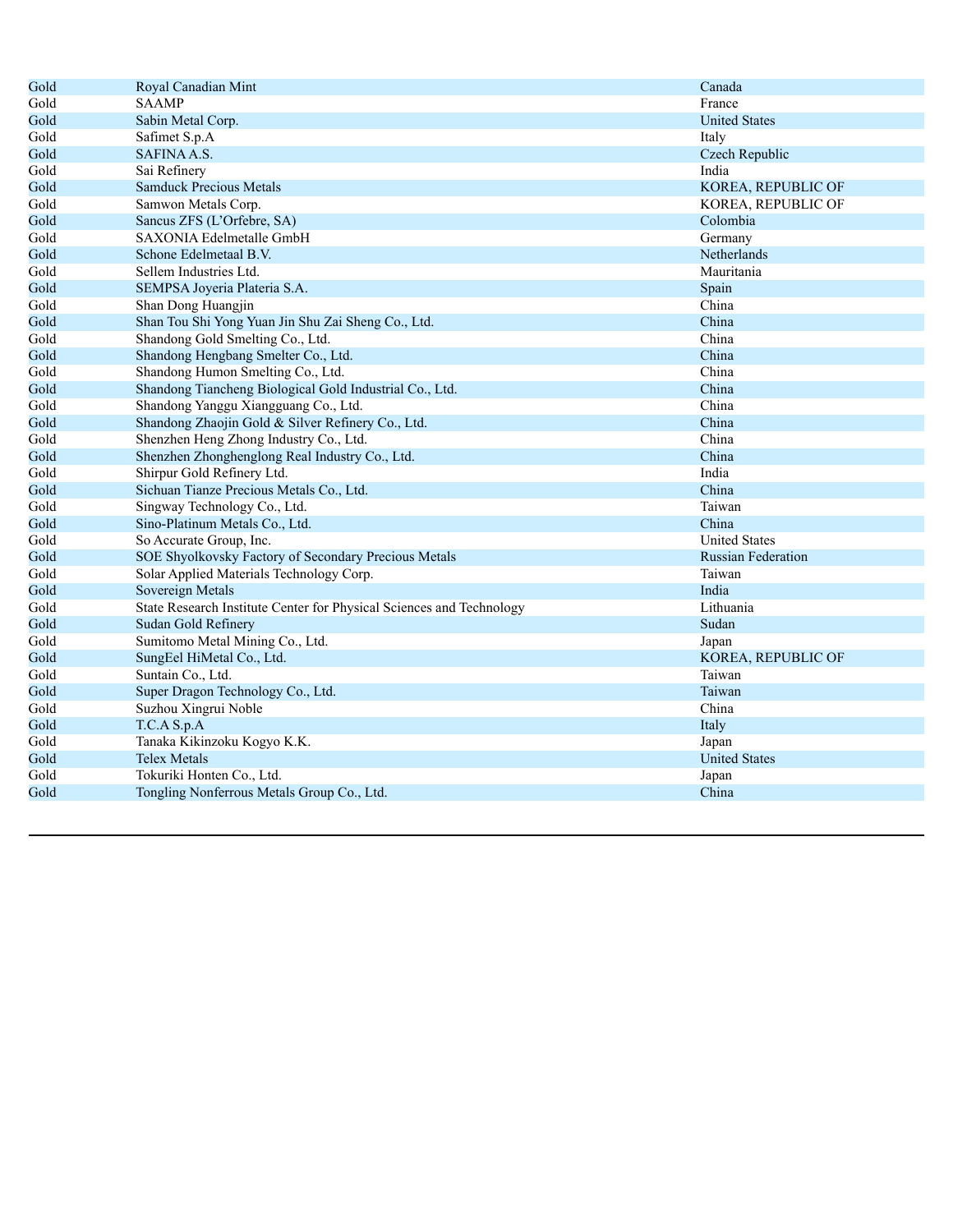| Gold<br>KOREA, REPUBLIC OF<br>Torecom<br>Gold<br><b>TSK Pretech</b><br>KOREA, REPUBLIC OF<br>Gold<br>Umicore Brasil Ltda.<br><b>Brazil</b><br>Thailand<br>Gold<br>Umicore Precious Metals Thailand<br>Gold<br>Umicore S.A. Business Unit Precious Metals Refining<br>Belgium<br>United Precious Metal Refining, Inc.<br><b>United States</b><br>Gold<br>Zambia<br>Gold<br>Universal Precious Metals Refining Zambia<br>Gold<br>Valcambi S.A.<br>Switzerland<br>Belgium<br>Gold<br>Value Trading<br>China<br>Gold<br>Viagra Di precious metals (Zhaoyuan) Co., Ltd.<br>WEEEREFINING<br>Gold<br>France<br>Gold<br>Western Australian Mint (T/a The Perth Mint)<br>Australia<br>Gold<br>WIELAND Edelmetalle GmbH<br>Germany<br>China<br>Gold<br><b>Wuzhong Group</b><br>Yamakin Co., Ltd.<br>Gold<br>Japan<br>Yamato Denki Ind. Co., Ltd.<br>Gold<br>Japan<br>Yokohama Metal Co., Ltd.<br>Gold<br>Japan<br>Yunnan Copper Industry Co., Ltd.<br>China<br>Gold<br>China<br>Gold<br>Yunnan Gold Mining Group Co., Ltd. (YGMG)<br>Zhe Jiang Guang Yuan Noble Metal Smelting Factory<br>China<br>Gold<br>Zhongkuang Gold Industry Co., Ltd.<br>China<br>Gold<br>Zhongshan Hyper-Toxic Substance Monopolized Co., Ltd.<br>China<br>Gold<br>China<br>Gold<br>Zhongshan Poison Material Proprietary Co., Ltd.<br>Zhongyuan Gold Smelter of Zhongjin Gold Corporation<br>China<br>Gold<br>China<br>Gold<br>Zhuhai toxic materials Monopoly Ltd.<br>Gold<br>China<br>Zhuzhou Smelting Group Co., Ltd<br>Tantalum<br><b>Brazil</b><br><b>AMG</b> Brasil<br>China<br>Tantalum<br>ANHUI HERRMAN IMPEX CO.<br>Tantalum<br>Asaka Riken Co., Ltd.<br>Japan<br>Changsha South Tantalum Niobium Co., Ltd.<br>China<br>Tantalum<br>Tantalum<br>CP Metals Inc.<br><b>United States</b><br>Tantalum<br>D Block Metals, LLC<br><b>United States</b><br>Tantalum<br>Duoluoshan<br>China<br>Tantalum<br>Exotech Inc.<br><b>United States</b><br>China<br>Tantalum<br>F&X Electro-Materials Ltd.<br>FIR Metals & Resource Ltd.<br>China<br>Tantalum<br>Tantalum<br><b>United States</b><br>Global Advanced Metals<br>Global Advanced Metals Aizu<br>Tantalum<br>Japan<br><b>United States</b><br>Tantalum<br>Global Advanced Metals Boyertown<br>Tantalum<br>Guangdong Rising Rare Metals-EO Materials Ltd.<br>China<br>Guizhou Zhenhua Xinyun Technology Ltd., Kaili branch<br>China<br>Tantalum<br>H.C. Starck Hermsdorf GmbH<br>Tantalum<br>Germany<br>Tantalum<br>H.C. Starck Inc.<br><b>United States</b> | Gold | TOO Tau-Ken-Altyn | Kazakhstan |
|------------------------------------------------------------------------------------------------------------------------------------------------------------------------------------------------------------------------------------------------------------------------------------------------------------------------------------------------------------------------------------------------------------------------------------------------------------------------------------------------------------------------------------------------------------------------------------------------------------------------------------------------------------------------------------------------------------------------------------------------------------------------------------------------------------------------------------------------------------------------------------------------------------------------------------------------------------------------------------------------------------------------------------------------------------------------------------------------------------------------------------------------------------------------------------------------------------------------------------------------------------------------------------------------------------------------------------------------------------------------------------------------------------------------------------------------------------------------------------------------------------------------------------------------------------------------------------------------------------------------------------------------------------------------------------------------------------------------------------------------------------------------------------------------------------------------------------------------------------------------------------------------------------------------------------------------------------------------------------------------------------------------------------------------------------------------------------------------------------------------------------------------------------------------------------------------------------------------------------------------------------------------------------------------------------------------------------------------------------------------------------------------------------------------------------------------------------------------------------|------|-------------------|------------|
|                                                                                                                                                                                                                                                                                                                                                                                                                                                                                                                                                                                                                                                                                                                                                                                                                                                                                                                                                                                                                                                                                                                                                                                                                                                                                                                                                                                                                                                                                                                                                                                                                                                                                                                                                                                                                                                                                                                                                                                                                                                                                                                                                                                                                                                                                                                                                                                                                                                                                    |      |                   |            |
|                                                                                                                                                                                                                                                                                                                                                                                                                                                                                                                                                                                                                                                                                                                                                                                                                                                                                                                                                                                                                                                                                                                                                                                                                                                                                                                                                                                                                                                                                                                                                                                                                                                                                                                                                                                                                                                                                                                                                                                                                                                                                                                                                                                                                                                                                                                                                                                                                                                                                    |      |                   |            |
|                                                                                                                                                                                                                                                                                                                                                                                                                                                                                                                                                                                                                                                                                                                                                                                                                                                                                                                                                                                                                                                                                                                                                                                                                                                                                                                                                                                                                                                                                                                                                                                                                                                                                                                                                                                                                                                                                                                                                                                                                                                                                                                                                                                                                                                                                                                                                                                                                                                                                    |      |                   |            |
|                                                                                                                                                                                                                                                                                                                                                                                                                                                                                                                                                                                                                                                                                                                                                                                                                                                                                                                                                                                                                                                                                                                                                                                                                                                                                                                                                                                                                                                                                                                                                                                                                                                                                                                                                                                                                                                                                                                                                                                                                                                                                                                                                                                                                                                                                                                                                                                                                                                                                    |      |                   |            |
|                                                                                                                                                                                                                                                                                                                                                                                                                                                                                                                                                                                                                                                                                                                                                                                                                                                                                                                                                                                                                                                                                                                                                                                                                                                                                                                                                                                                                                                                                                                                                                                                                                                                                                                                                                                                                                                                                                                                                                                                                                                                                                                                                                                                                                                                                                                                                                                                                                                                                    |      |                   |            |
|                                                                                                                                                                                                                                                                                                                                                                                                                                                                                                                                                                                                                                                                                                                                                                                                                                                                                                                                                                                                                                                                                                                                                                                                                                                                                                                                                                                                                                                                                                                                                                                                                                                                                                                                                                                                                                                                                                                                                                                                                                                                                                                                                                                                                                                                                                                                                                                                                                                                                    |      |                   |            |
|                                                                                                                                                                                                                                                                                                                                                                                                                                                                                                                                                                                                                                                                                                                                                                                                                                                                                                                                                                                                                                                                                                                                                                                                                                                                                                                                                                                                                                                                                                                                                                                                                                                                                                                                                                                                                                                                                                                                                                                                                                                                                                                                                                                                                                                                                                                                                                                                                                                                                    |      |                   |            |
|                                                                                                                                                                                                                                                                                                                                                                                                                                                                                                                                                                                                                                                                                                                                                                                                                                                                                                                                                                                                                                                                                                                                                                                                                                                                                                                                                                                                                                                                                                                                                                                                                                                                                                                                                                                                                                                                                                                                                                                                                                                                                                                                                                                                                                                                                                                                                                                                                                                                                    |      |                   |            |
|                                                                                                                                                                                                                                                                                                                                                                                                                                                                                                                                                                                                                                                                                                                                                                                                                                                                                                                                                                                                                                                                                                                                                                                                                                                                                                                                                                                                                                                                                                                                                                                                                                                                                                                                                                                                                                                                                                                                                                                                                                                                                                                                                                                                                                                                                                                                                                                                                                                                                    |      |                   |            |
|                                                                                                                                                                                                                                                                                                                                                                                                                                                                                                                                                                                                                                                                                                                                                                                                                                                                                                                                                                                                                                                                                                                                                                                                                                                                                                                                                                                                                                                                                                                                                                                                                                                                                                                                                                                                                                                                                                                                                                                                                                                                                                                                                                                                                                                                                                                                                                                                                                                                                    |      |                   |            |
|                                                                                                                                                                                                                                                                                                                                                                                                                                                                                                                                                                                                                                                                                                                                                                                                                                                                                                                                                                                                                                                                                                                                                                                                                                                                                                                                                                                                                                                                                                                                                                                                                                                                                                                                                                                                                                                                                                                                                                                                                                                                                                                                                                                                                                                                                                                                                                                                                                                                                    |      |                   |            |
|                                                                                                                                                                                                                                                                                                                                                                                                                                                                                                                                                                                                                                                                                                                                                                                                                                                                                                                                                                                                                                                                                                                                                                                                                                                                                                                                                                                                                                                                                                                                                                                                                                                                                                                                                                                                                                                                                                                                                                                                                                                                                                                                                                                                                                                                                                                                                                                                                                                                                    |      |                   |            |
|                                                                                                                                                                                                                                                                                                                                                                                                                                                                                                                                                                                                                                                                                                                                                                                                                                                                                                                                                                                                                                                                                                                                                                                                                                                                                                                                                                                                                                                                                                                                                                                                                                                                                                                                                                                                                                                                                                                                                                                                                                                                                                                                                                                                                                                                                                                                                                                                                                                                                    |      |                   |            |
|                                                                                                                                                                                                                                                                                                                                                                                                                                                                                                                                                                                                                                                                                                                                                                                                                                                                                                                                                                                                                                                                                                                                                                                                                                                                                                                                                                                                                                                                                                                                                                                                                                                                                                                                                                                                                                                                                                                                                                                                                                                                                                                                                                                                                                                                                                                                                                                                                                                                                    |      |                   |            |
|                                                                                                                                                                                                                                                                                                                                                                                                                                                                                                                                                                                                                                                                                                                                                                                                                                                                                                                                                                                                                                                                                                                                                                                                                                                                                                                                                                                                                                                                                                                                                                                                                                                                                                                                                                                                                                                                                                                                                                                                                                                                                                                                                                                                                                                                                                                                                                                                                                                                                    |      |                   |            |
|                                                                                                                                                                                                                                                                                                                                                                                                                                                                                                                                                                                                                                                                                                                                                                                                                                                                                                                                                                                                                                                                                                                                                                                                                                                                                                                                                                                                                                                                                                                                                                                                                                                                                                                                                                                                                                                                                                                                                                                                                                                                                                                                                                                                                                                                                                                                                                                                                                                                                    |      |                   |            |
|                                                                                                                                                                                                                                                                                                                                                                                                                                                                                                                                                                                                                                                                                                                                                                                                                                                                                                                                                                                                                                                                                                                                                                                                                                                                                                                                                                                                                                                                                                                                                                                                                                                                                                                                                                                                                                                                                                                                                                                                                                                                                                                                                                                                                                                                                                                                                                                                                                                                                    |      |                   |            |
|                                                                                                                                                                                                                                                                                                                                                                                                                                                                                                                                                                                                                                                                                                                                                                                                                                                                                                                                                                                                                                                                                                                                                                                                                                                                                                                                                                                                                                                                                                                                                                                                                                                                                                                                                                                                                                                                                                                                                                                                                                                                                                                                                                                                                                                                                                                                                                                                                                                                                    |      |                   |            |
|                                                                                                                                                                                                                                                                                                                                                                                                                                                                                                                                                                                                                                                                                                                                                                                                                                                                                                                                                                                                                                                                                                                                                                                                                                                                                                                                                                                                                                                                                                                                                                                                                                                                                                                                                                                                                                                                                                                                                                                                                                                                                                                                                                                                                                                                                                                                                                                                                                                                                    |      |                   |            |
|                                                                                                                                                                                                                                                                                                                                                                                                                                                                                                                                                                                                                                                                                                                                                                                                                                                                                                                                                                                                                                                                                                                                                                                                                                                                                                                                                                                                                                                                                                                                                                                                                                                                                                                                                                                                                                                                                                                                                                                                                                                                                                                                                                                                                                                                                                                                                                                                                                                                                    |      |                   |            |
|                                                                                                                                                                                                                                                                                                                                                                                                                                                                                                                                                                                                                                                                                                                                                                                                                                                                                                                                                                                                                                                                                                                                                                                                                                                                                                                                                                                                                                                                                                                                                                                                                                                                                                                                                                                                                                                                                                                                                                                                                                                                                                                                                                                                                                                                                                                                                                                                                                                                                    |      |                   |            |
|                                                                                                                                                                                                                                                                                                                                                                                                                                                                                                                                                                                                                                                                                                                                                                                                                                                                                                                                                                                                                                                                                                                                                                                                                                                                                                                                                                                                                                                                                                                                                                                                                                                                                                                                                                                                                                                                                                                                                                                                                                                                                                                                                                                                                                                                                                                                                                                                                                                                                    |      |                   |            |
|                                                                                                                                                                                                                                                                                                                                                                                                                                                                                                                                                                                                                                                                                                                                                                                                                                                                                                                                                                                                                                                                                                                                                                                                                                                                                                                                                                                                                                                                                                                                                                                                                                                                                                                                                                                                                                                                                                                                                                                                                                                                                                                                                                                                                                                                                                                                                                                                                                                                                    |      |                   |            |
|                                                                                                                                                                                                                                                                                                                                                                                                                                                                                                                                                                                                                                                                                                                                                                                                                                                                                                                                                                                                                                                                                                                                                                                                                                                                                                                                                                                                                                                                                                                                                                                                                                                                                                                                                                                                                                                                                                                                                                                                                                                                                                                                                                                                                                                                                                                                                                                                                                                                                    |      |                   |            |
|                                                                                                                                                                                                                                                                                                                                                                                                                                                                                                                                                                                                                                                                                                                                                                                                                                                                                                                                                                                                                                                                                                                                                                                                                                                                                                                                                                                                                                                                                                                                                                                                                                                                                                                                                                                                                                                                                                                                                                                                                                                                                                                                                                                                                                                                                                                                                                                                                                                                                    |      |                   |            |
|                                                                                                                                                                                                                                                                                                                                                                                                                                                                                                                                                                                                                                                                                                                                                                                                                                                                                                                                                                                                                                                                                                                                                                                                                                                                                                                                                                                                                                                                                                                                                                                                                                                                                                                                                                                                                                                                                                                                                                                                                                                                                                                                                                                                                                                                                                                                                                                                                                                                                    |      |                   |            |
|                                                                                                                                                                                                                                                                                                                                                                                                                                                                                                                                                                                                                                                                                                                                                                                                                                                                                                                                                                                                                                                                                                                                                                                                                                                                                                                                                                                                                                                                                                                                                                                                                                                                                                                                                                                                                                                                                                                                                                                                                                                                                                                                                                                                                                                                                                                                                                                                                                                                                    |      |                   |            |
|                                                                                                                                                                                                                                                                                                                                                                                                                                                                                                                                                                                                                                                                                                                                                                                                                                                                                                                                                                                                                                                                                                                                                                                                                                                                                                                                                                                                                                                                                                                                                                                                                                                                                                                                                                                                                                                                                                                                                                                                                                                                                                                                                                                                                                                                                                                                                                                                                                                                                    |      |                   |            |
|                                                                                                                                                                                                                                                                                                                                                                                                                                                                                                                                                                                                                                                                                                                                                                                                                                                                                                                                                                                                                                                                                                                                                                                                                                                                                                                                                                                                                                                                                                                                                                                                                                                                                                                                                                                                                                                                                                                                                                                                                                                                                                                                                                                                                                                                                                                                                                                                                                                                                    |      |                   |            |
|                                                                                                                                                                                                                                                                                                                                                                                                                                                                                                                                                                                                                                                                                                                                                                                                                                                                                                                                                                                                                                                                                                                                                                                                                                                                                                                                                                                                                                                                                                                                                                                                                                                                                                                                                                                                                                                                                                                                                                                                                                                                                                                                                                                                                                                                                                                                                                                                                                                                                    |      |                   |            |
|                                                                                                                                                                                                                                                                                                                                                                                                                                                                                                                                                                                                                                                                                                                                                                                                                                                                                                                                                                                                                                                                                                                                                                                                                                                                                                                                                                                                                                                                                                                                                                                                                                                                                                                                                                                                                                                                                                                                                                                                                                                                                                                                                                                                                                                                                                                                                                                                                                                                                    |      |                   |            |
|                                                                                                                                                                                                                                                                                                                                                                                                                                                                                                                                                                                                                                                                                                                                                                                                                                                                                                                                                                                                                                                                                                                                                                                                                                                                                                                                                                                                                                                                                                                                                                                                                                                                                                                                                                                                                                                                                                                                                                                                                                                                                                                                                                                                                                                                                                                                                                                                                                                                                    |      |                   |            |
|                                                                                                                                                                                                                                                                                                                                                                                                                                                                                                                                                                                                                                                                                                                                                                                                                                                                                                                                                                                                                                                                                                                                                                                                                                                                                                                                                                                                                                                                                                                                                                                                                                                                                                                                                                                                                                                                                                                                                                                                                                                                                                                                                                                                                                                                                                                                                                                                                                                                                    |      |                   |            |
|                                                                                                                                                                                                                                                                                                                                                                                                                                                                                                                                                                                                                                                                                                                                                                                                                                                                                                                                                                                                                                                                                                                                                                                                                                                                                                                                                                                                                                                                                                                                                                                                                                                                                                                                                                                                                                                                                                                                                                                                                                                                                                                                                                                                                                                                                                                                                                                                                                                                                    |      |                   |            |
|                                                                                                                                                                                                                                                                                                                                                                                                                                                                                                                                                                                                                                                                                                                                                                                                                                                                                                                                                                                                                                                                                                                                                                                                                                                                                                                                                                                                                                                                                                                                                                                                                                                                                                                                                                                                                                                                                                                                                                                                                                                                                                                                                                                                                                                                                                                                                                                                                                                                                    |      |                   |            |
|                                                                                                                                                                                                                                                                                                                                                                                                                                                                                                                                                                                                                                                                                                                                                                                                                                                                                                                                                                                                                                                                                                                                                                                                                                                                                                                                                                                                                                                                                                                                                                                                                                                                                                                                                                                                                                                                                                                                                                                                                                                                                                                                                                                                                                                                                                                                                                                                                                                                                    |      |                   |            |
|                                                                                                                                                                                                                                                                                                                                                                                                                                                                                                                                                                                                                                                                                                                                                                                                                                                                                                                                                                                                                                                                                                                                                                                                                                                                                                                                                                                                                                                                                                                                                                                                                                                                                                                                                                                                                                                                                                                                                                                                                                                                                                                                                                                                                                                                                                                                                                                                                                                                                    |      |                   |            |
|                                                                                                                                                                                                                                                                                                                                                                                                                                                                                                                                                                                                                                                                                                                                                                                                                                                                                                                                                                                                                                                                                                                                                                                                                                                                                                                                                                                                                                                                                                                                                                                                                                                                                                                                                                                                                                                                                                                                                                                                                                                                                                                                                                                                                                                                                                                                                                                                                                                                                    |      |                   |            |
|                                                                                                                                                                                                                                                                                                                                                                                                                                                                                                                                                                                                                                                                                                                                                                                                                                                                                                                                                                                                                                                                                                                                                                                                                                                                                                                                                                                                                                                                                                                                                                                                                                                                                                                                                                                                                                                                                                                                                                                                                                                                                                                                                                                                                                                                                                                                                                                                                                                                                    |      |                   |            |
|                                                                                                                                                                                                                                                                                                                                                                                                                                                                                                                                                                                                                                                                                                                                                                                                                                                                                                                                                                                                                                                                                                                                                                                                                                                                                                                                                                                                                                                                                                                                                                                                                                                                                                                                                                                                                                                                                                                                                                                                                                                                                                                                                                                                                                                                                                                                                                                                                                                                                    |      |                   |            |
|                                                                                                                                                                                                                                                                                                                                                                                                                                                                                                                                                                                                                                                                                                                                                                                                                                                                                                                                                                                                                                                                                                                                                                                                                                                                                                                                                                                                                                                                                                                                                                                                                                                                                                                                                                                                                                                                                                                                                                                                                                                                                                                                                                                                                                                                                                                                                                                                                                                                                    |      |                   |            |
|                                                                                                                                                                                                                                                                                                                                                                                                                                                                                                                                                                                                                                                                                                                                                                                                                                                                                                                                                                                                                                                                                                                                                                                                                                                                                                                                                                                                                                                                                                                                                                                                                                                                                                                                                                                                                                                                                                                                                                                                                                                                                                                                                                                                                                                                                                                                                                                                                                                                                    |      |                   |            |
|                                                                                                                                                                                                                                                                                                                                                                                                                                                                                                                                                                                                                                                                                                                                                                                                                                                                                                                                                                                                                                                                                                                                                                                                                                                                                                                                                                                                                                                                                                                                                                                                                                                                                                                                                                                                                                                                                                                                                                                                                                                                                                                                                                                                                                                                                                                                                                                                                                                                                    |      |                   |            |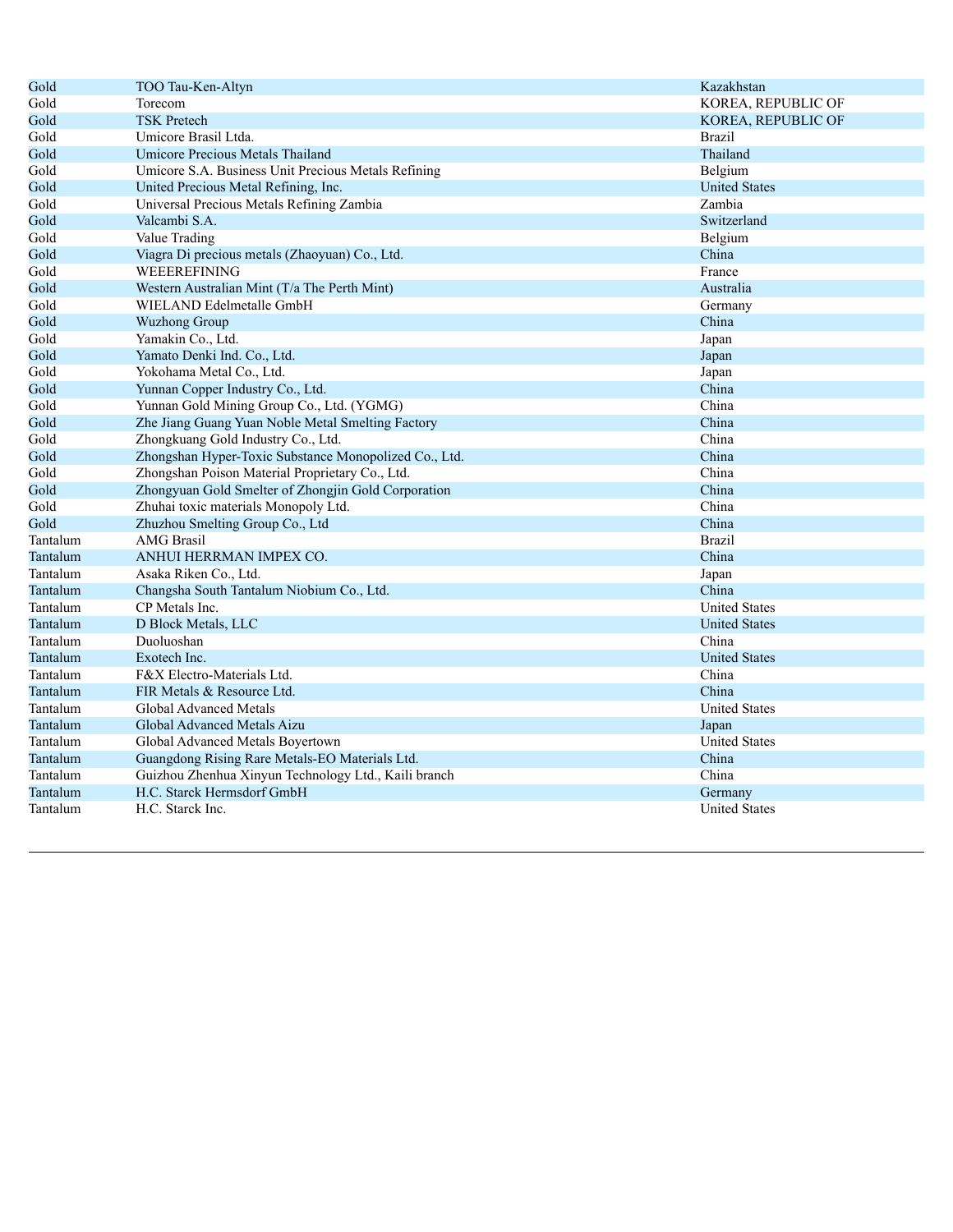| Tantalum | H.C. Starck Surface Technology and Ceramic Powders GmbH | Germany                   |
|----------|---------------------------------------------------------|---------------------------|
| Tantalum | Hengyang King Xing Lifeng New Materials Co., Ltd.       | China                     |
| Tantalum | Hi-Temp Specialty Metals, Inc.                          | <b>United States</b>      |
| Tantalum | Jiangxi Dinghai Tantalum & Niobium Co., Ltd.            | China                     |
| Tantalum | Jiangxi Tuohong New Raw Material                        | China                     |
| Tantalum | Jiujiang Janny New Material Co., Ltd.                   | China                     |
| Tantalum | JiuJiang JinXin Nonferrous Metals Co., Ltd.             | China                     |
| Tantalum | Jiujiang Tanbre Co., Ltd.                               | China                     |
| Tantalum | Jiujiang Zhongao Tantalum & Niobium Co., Ltd.           | China                     |
| Tantalum | <b>KEMET Blue Powder</b>                                | <b>United States</b>      |
| Tantalum | KEMET Corp.                                             | <b>United States</b>      |
| Tantalum | <b>KEMET</b> de Mexico                                  | Mexico                    |
| Tantalum | King-Tan Tantalum Industry Ltd.                         | China                     |
| Tantalum | Meta Materials                                          | MACEDONIA, REPUBLIC OF    |
| Tantalum | Metallurgical Products India Pvt., Ltd.                 | India                     |
| Tantalum | Mineracao Taboca S.A.                                   | <b>Brazil</b>             |
| Tantalum | Mitsui Mining and Smelting Co., Ltd.                    | Japan                     |
| Tantalum | Ningxia Orient Tantalum Industry Co., Ltd.              | China                     |
| Tantalum | NPM Silmet AS                                           | Estonia                   |
| Tantalum | Plansee SE                                              | Austria                   |
| Tantalum | Plansee SE Liezen                                       | Austria                   |
| Tantalum | Plansee SE Reutte                                       | Austria                   |
| Tantalum | PM Kalco Inc                                            | <b>United States</b>      |
| Tantalum | QuantumClean                                            | <b>United States</b>      |
| Tantalum | Resind Industria e Comercio Ltda.                       | <b>Brazil</b>             |
| Tantalum | RFH Yancheng Jinye New Material Technology Co., Ltd.    | China                     |
| Tantalum | Shanghai Jiangxi Metals Co., Ltd.                       | China                     |
| Tantalum | Solikamsk Magnesium Works OAO                           | <b>Russian Federation</b> |
| Tantalum | Taki Chemical Co., Ltd.                                 | Japan                     |
| Tantalum | TANIOBIS Co., Ltd.                                      | Thailand                  |
| Tantalum | <b>TANIOBIS GmbH</b>                                    | Germany                   |
| Tantalum | TANIOBIS Japan Co., Ltd.                                | Japan                     |
| Tantalum | TANIOBIS Smelting GmbH & Co. KG                         | Germany                   |
| Tantalum | Telex Metals                                            | <b>United States</b>      |
| Tantalum | Tranzact, Inc.                                          | <b>United States</b>      |
| Tantalum | Ulba Metallurgical Plant JSC                            | Kazakhstan                |
| Tantalum | XIMEI RESOURCES (GUANGDONG) LIMITED                     | China                     |
| Tantalum | XinXing HaoRong Electronic Material Co., Ltd.           | China                     |
| Tantalum | Yanling Jincheng Tantalum & Niobium Co., Ltd.           | China                     |
| Tantalum | Yichun Jin Yang Rare Metal Co., Ltd.                    | China                     |
| Tantalum | Zhuzhou Cemented Carbide Group Co., Ltd.                | China                     |
| Tin      | Alpha                                                   | <b>United States</b>      |
| Tin      | An Thai Minerals Co., Ltd.                              | Viet Nam                  |
| Tin      | An Vinh Joint Stock Mineral Processing Company          | Viet Nam                  |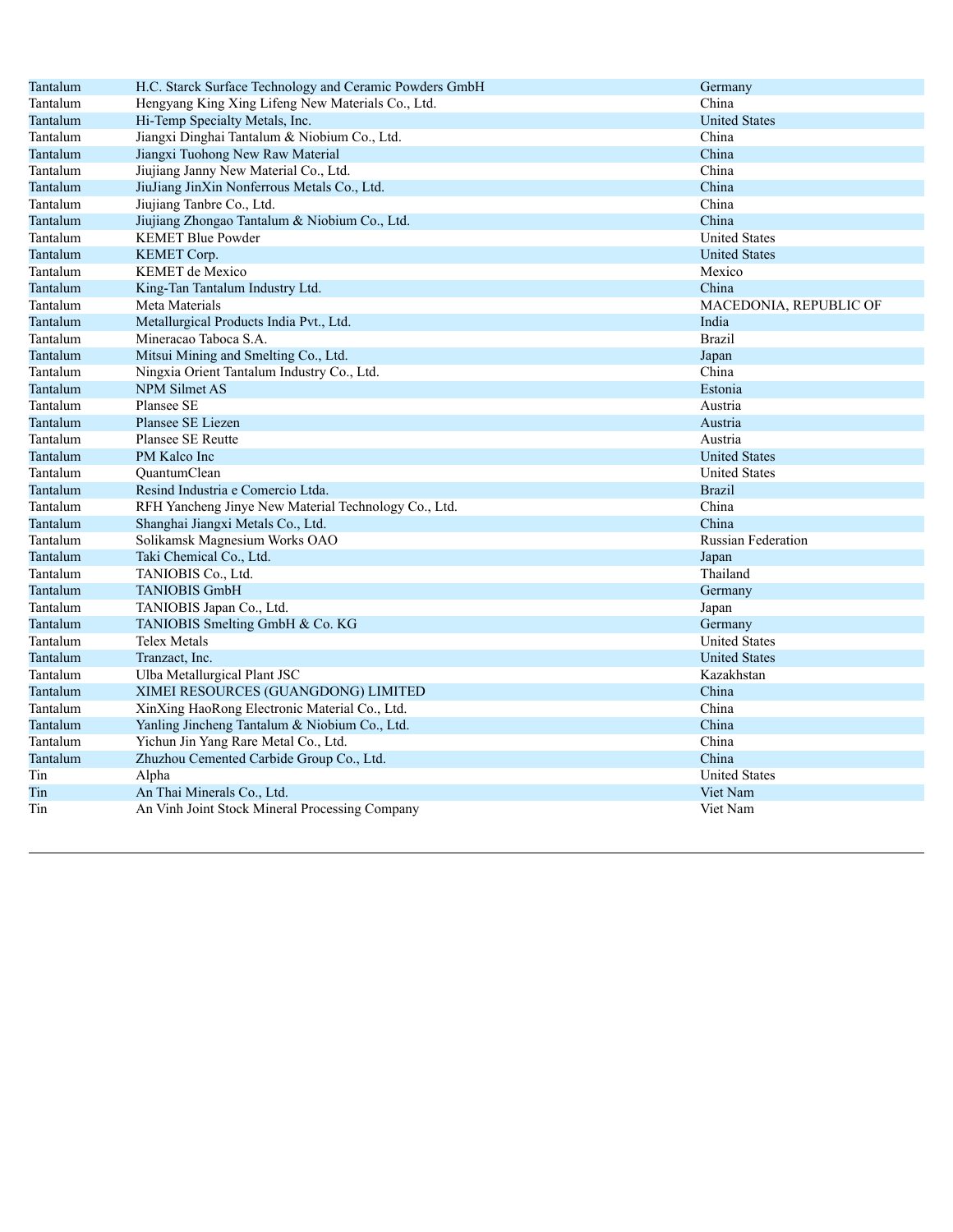| Tin | <b>Arco Alloys</b>                                                                    | <b>United States</b> |
|-----|---------------------------------------------------------------------------------------|----------------------|
| Tin | Chenzhou Yunxiang Mining and Metallurgy Co., Ltd.                                     | China                |
| Tin | Chifeng Dajingzi Tin Industry Co., Ltd.                                               | China                |
| Tin | China Tin Group Co., Ltd.                                                             | China                |
| Tin | Chofu Works                                                                           | China                |
| Tin | CNMC (Guangxi) PGMA Co., Ltd.                                                         | China                |
| Tin | Cooperativa Metalurgica de Rondonia Ltda.                                             | <b>Brazil</b>        |
| Tin | CRM Fundicao De Metais E Comercio De Equipamentos Eletronicos Do Brasil Ltda          | <b>Brazil</b>        |
| Tin | <b>CRM</b> Synergies                                                                  | Spain                |
| Tin | CV Ayi Jaya                                                                           | Indonesia            |
| Tin | CV Dua Sekawan                                                                        | Indonesia            |
| Tin | CV Gita Pesona                                                                        | Indonesia            |
| Tin | <b>CV United Smelting</b>                                                             | Indonesia            |
| Tin | CV Venus Inti Perkasa                                                                 | Indonesia            |
| Tin | Da Nang Processing Import and Export Joint Stock                                      | Viet Nam             |
| Tin | Dai-ichi Seiko                                                                        | Japan                |
| Tin | DODUCO Contacts and Refining GmbH                                                     | Germany              |
| Tin | Dongguan CiEXPO Environmental Engineering Co., Ltd.                                   | China                |
| Tin | Dongguan City Xida Soldering Tin Products Co.                                         | China                |
| Tin | Dowa                                                                                  | Japan                |
| Tin | Dowa                                                                                  | Japan                |
| Tin | Dragon Silver Holdings Limited                                                        | China                |
| Tin | Eco-System Recycling Co., Ltd. East Plant                                             | Japan                |
| Tin | Electro-Mechanical Facility of the Cao Bang Minerals & Metallurgy Joint Stock Company | Viet Nam             |
| Tin | Elemetal Refining, LLC                                                                | <b>United States</b> |
| Tin | <b>EM</b> Vinto                                                                       | Bolivia              |
| Tin | Estanho de Rondonia S.A.                                                              | <b>Brazil</b>        |
| Tin | Exotech Inc.                                                                          | <b>United States</b> |
| Tin | F&X Electro-Materials Ltd.                                                            | China                |
| Tin | Fabrica Auricchio Industria e Comercio Ltda.                                          | <b>Brazil</b>        |
| Tin | Feinhutte Halsbrucke GmbH                                                             | Germany              |
| Tin | Fenix Metals                                                                          | Poland               |
| Tin | Fuji Metal Mining Corp.                                                               | Japan                |
| Tin | Gejiu City Fuxiang Industry and Trade Co., Ltd.                                       | China                |
| Tin | Gejiu Fengming Metallurgy Chemical Plant                                              | China                |
| Tin | Gejiu Jinye Mineral Company                                                           | China                |
| Tin | Gejiu Kai Meng Industry and Trade LLC                                                 | China                |
| Tin | Gejiu Non-Ferrous Metal Processing Co., Ltd.                                          | China                |
| Tin | Gejiu Yunxi Group Corp.                                                               | China                |
| Tin | Gejiu Yunxin Nonferrous Electrolysis Co., Ltd.                                        | China                |
| Tin | Gejiu Zili Mining And Metallurgy Co., Ltd.                                            | China                |
| Tin | Guangdong Hanhe Non-Ferrous Metal Co., Ltd.                                           | China                |
| Tin | GUANGXI HUA TIN GOLD MINUTE FEE, LTD.                                                 | China                |
|     |                                                                                       |                      |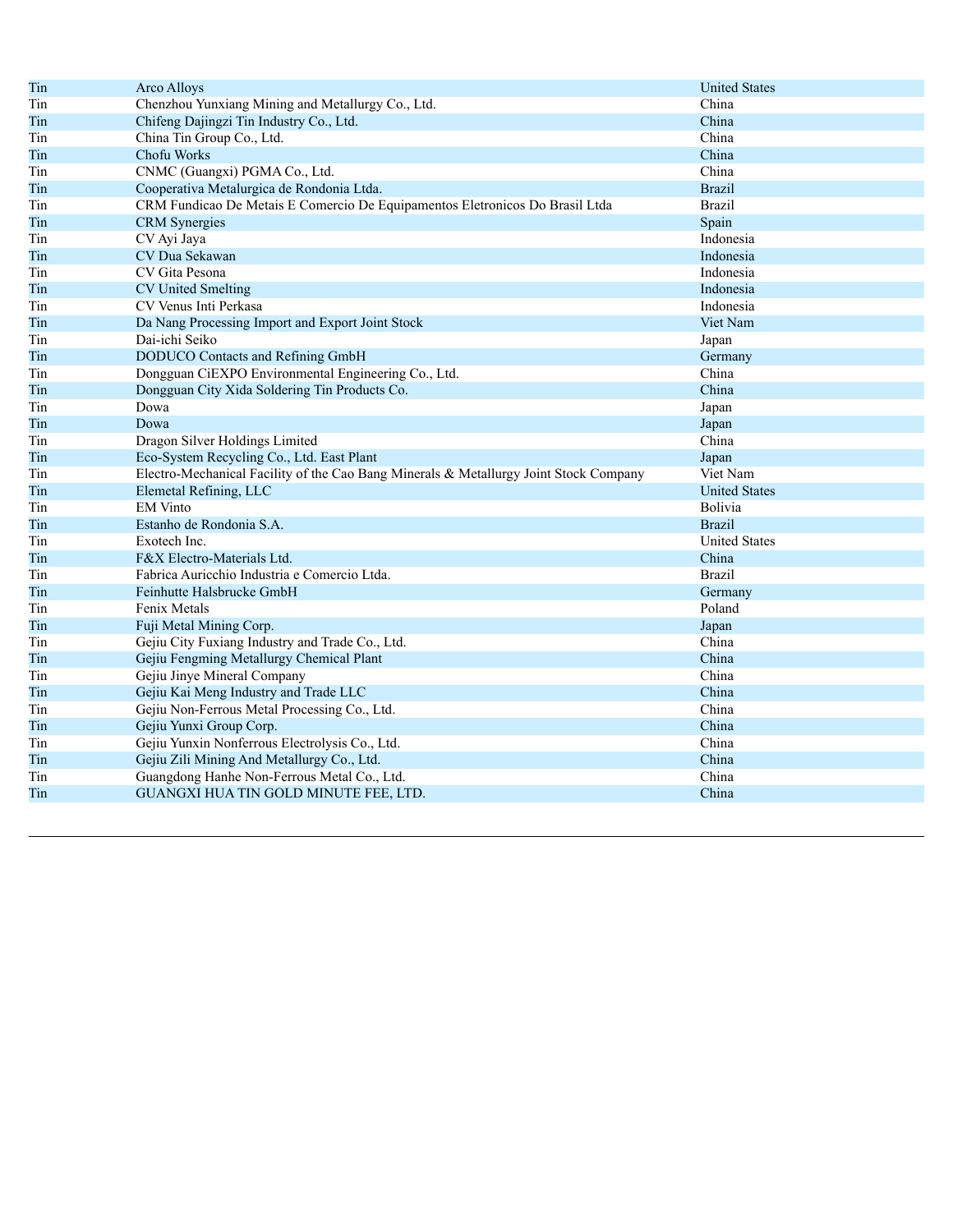| Tin | Guangxi Nonferrous Metals Group                                  | China                     |
|-----|------------------------------------------------------------------|---------------------------|
| Tin | Guangxi Zhongshan Jin Yi Smelting Co., Ltd.                      | China                     |
| Tin | Guanyang Guida Nonferrous Metal Smelting Plant                   | China                     |
| Tin | Heimerle + Meule GmbH                                            | Germany                   |
| Tin | Heraeus Metals Hong Kong Ltd.                                    | China                     |
| Tin | Hezhou Jinwei Tin Co., Ltd.                                      | China                     |
| Tin | Hongqiao Metals (Kunshan) Co., Ltd.                              | China                     |
| Tin | HuiChang Hill Tin Industry Co., Ltd.                             | China                     |
| Tin | Huichang Jinshunda Tin Co., Ltd.                                 | China                     |
| Tin | Jiangxi Ketai Advanced Material Co., Ltd.                        | China                     |
| Tin | Jiangxi New Nanshan Technology Ltd.                              | China                     |
| Tin | Jiangxi Yaosheng Tungsten Co., Ltd.                              | China                     |
| Tin | <b>JSC Novosibirsk Refinery</b>                                  | <b>Russian Federation</b> |
| Tin | Ju Tai Industrial Co., Ltd.                                      | China                     |
| Tin | <b>LIAN JING</b>                                                 | China                     |
| Tin | Linqu Xianggui Smelter Co., Ltd.                                 | China                     |
| Tin | LT Metal Ltd.                                                    | KOREA, REPUBLIC OF        |
| Tin | Luna Smelter, Ltd.                                               | Rwanda                    |
| Tin | M/s ECO Tropical Resources                                       | Singapore                 |
| Tin | Ma An Shan Shu Guang Smelter Corp.                               | China                     |
| Tin | Ma'anshan Weitai Tin Co., Ltd.                                   | China                     |
| Tin | Magnu's Minerais Metais e Ligas Ltda.                            | <b>Brazil</b>             |
| Tin | Malaysia Smelting Corporation (MSC)                              | Malaysia                  |
| Tin | Materials Eco-Refining Co., Ltd.                                 | Japan                     |
| Tin | Melt Metais e Ligas S.A.                                         | <b>Brazil</b>             |
| Tin | Metahub Industries Sdn. Bhd.                                     | Malaysia                  |
| Tin | Metallic Resources, Inc.                                         | <b>United States</b>      |
| Tin | Metallo Belgium N.V.                                             | Belgium                   |
| Tin | Metallo Spain S.L.U.                                             | Spain                     |
| Tin | Metallum Group Holding NV                                        | Belgium                   |
| Tin | Metalor USA Refining Corporation                                 | <b>United States</b>      |
| Tin | Minchali Metal Industry Co., Ltd.                                | Taiwan                    |
| Tin | Mineracao Taboca S.A.                                            | <b>Brazil</b>             |
| Tin | Mineracao Taboca S.A.                                            | <b>Brazil</b>             |
| Tin | Ming Li Jia smelt Metal Factory                                  | China                     |
| Tin | Mining and processing tin-tungsten ore Giang Son - VQB Co., Ltd. | Viet Nam                  |
| Tin | Minmetals Ganzhou Tin Co. Ltd.                                   | China                     |
| Tin | Minsur                                                           | Peru                      |
| Tin | Mitsubishi Materials Corporation                                 | Japan                     |
| Tin | Modeltech Sdn Bhd                                                | Malaysia                  |
| Tin | Nghe Tinh Non-Ferrous Metals Joint Stock Company                 | Viet Nam                  |
| Tin | Novosibirsk Processing Plant Ltd.                                | <b>Russian Federation</b> |
| Tin | O.M. Manufacturing (Thailand) Co., Ltd.                          | Thailand                  |
| Tin | O.M. Manufacturing Philippines, Inc.                             | Philippines               |
|     |                                                                  |                           |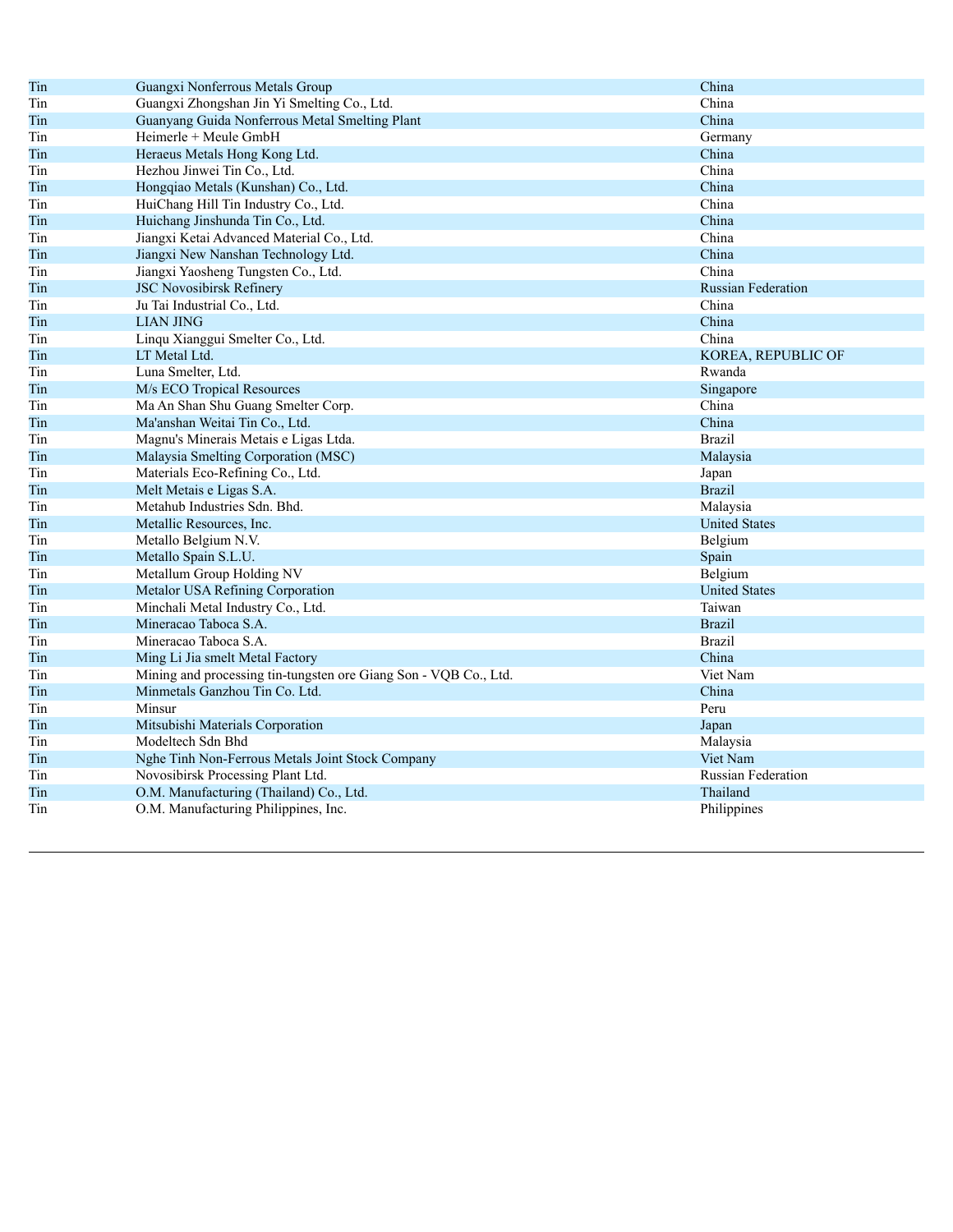| Tin | Old City Metals Processing Co., Ltd.   | China     |
|-----|----------------------------------------|-----------|
| Tin | Operaciones Metalurgicas S.A.          | Bolivia   |
| Tin | Pan Light Corporation                  | Taiwan    |
| Tin | Phoenix Metal Ltd.                     | Rwanda    |
| Tin | Pongpipat Company Limited              | Myanmar   |
| Tin | Precious Minerals and Smelting Limited | India     |
| Tin | PT Alam Lestari Kencana                | Indonesia |
| Tin | PT Aries Kencana Sejahtera             | Indonesia |
| Tin | PT Artha Cipta Langgeng                | Indonesia |
| Tin | PT ATD Makmur Mandiri Jaya             | Indonesia |
| Tin | PT Babel Inti Perkasa                  | Indonesia |
| Tin | PT Babel Surya Alam Lestari            | Indonesia |
| Tin | PT Bangka Kudai Tin                    | Indonesia |
| Tin | PT Bangka Prima Tin                    | Indonesia |
| Tin | PT Bangka Putra Karya                  | Indonesia |
| Tin | PT Bangka Serumpun                     | Indonesia |
| Tin | PT Bangka Timah Utama Sejahtera        | Indonesia |
| Tin | PT Bangka Tin Industry                 | Indonesia |
| Tin | PT Belitung Industri Sejahtera         | Indonesia |
| Tin | PT BilliTin Makmur Lestari             | Indonesia |
| Tin | <b>PT Bukit Timah</b>                  | Indonesia |
| Tin | PT Cipta Persada Mulia                 | Indonesia |
| Tin | PT DS Jaya Abadi                       | Indonesia |
| Tin | PT Eunindo Usaha Mandiri               | Indonesia |
| Tin | PT Fang Di MulTindo                    | Indonesia |
| Tin | PT Inti Stania Prima                   | Indonesia |
| Tin | PT Justindo                            | Indonesia |
| Tin | PT Karimun Mining                      | Indonesia |
| Tin | PT Kijang Jaya Mandiri                 | Indonesia |
| Tin | PT Lautan Harmonis Sejahtera           | Indonesia |
| Tin | PT Masbro Alam Stania                  | Indonesia |
| Tin | PT Menara Cipta Mulia                  | Indonesia |
| Tin | PT Mitra Stania Prima                  | Indonesia |
| Tin | PT Mitra Sukses Globalindo             | Indonesia |
| Tin | <b>PT NATARI</b>                       | Indonesia |
| Tin | PT O.M. Indonesia                      | Indonesia |
| Tin | PT Panca Mega Persada                  | Indonesia |
| Tin | PT Premium Tin Indonesia               | Indonesia |
| Tin | PT Prima Timah Utama                   | Indonesia |
| Tin | PT Rajawali Rimba Perkasa              | Indonesia |
| Tin | PT Rajehan Ariq                        | Indonesia |
| Tin | PT Refined Bangka Tin                  | Indonesia |
| Tin | PT Sariwiguna Binasentosa              | Indonesia |
| Tin | PT Seirama Tin Investment              | Indonesia |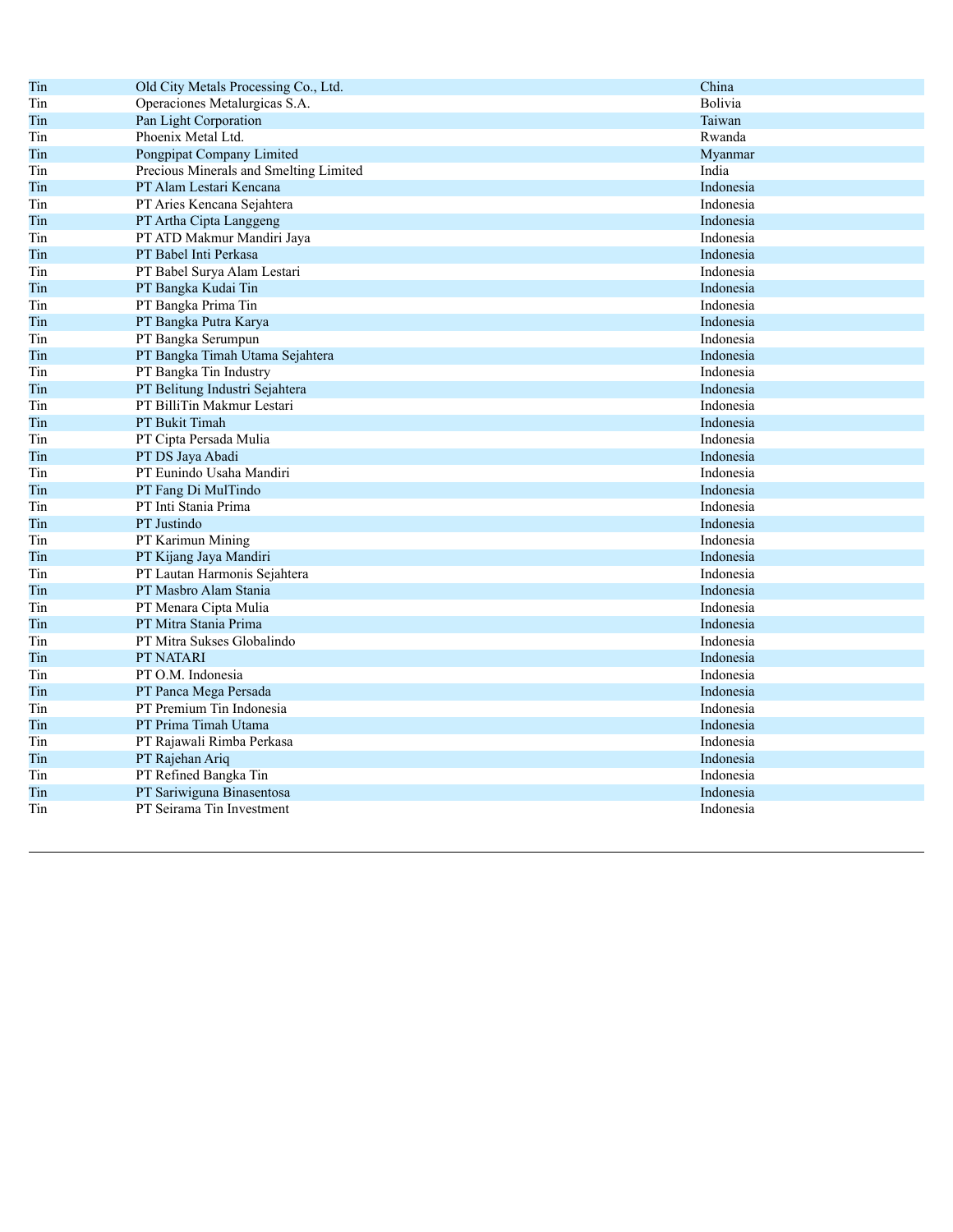| Tin | PT Stanindo Inti Perkasa                           | Indonesia            |
|-----|----------------------------------------------------|----------------------|
| Tin | PT Sukses Inti Makmur                              | Indonesia            |
| Tin | PT Sumber Jaya Indah                               | Indonesia            |
| Tin | PT Timah Nusantara                                 | Indonesia            |
| Tin | PT Timah Tbk                                       | Indonesia            |
| Tin | PT Timah Tbk Kundur                                | Indonesia            |
| Tin | PT Timah Tbk Mentok                                | Indonesia            |
| Tin | PT Tinindo Inter Nusa                              | Indonesia            |
| Tin | PT Tirus Putra Mandiri                             | Indonesia            |
| Tin | PT Tommy Utama                                     | Indonesia            |
| Tin | PT Wahana Perkit Jaya                              | Indonesia            |
| Tin | Resind Industria e Comercio Ltda.                  | <b>Brazil</b>        |
| Tin | Rui Da Hung                                        | Taiwan               |
| Tin | Shan Tou Shi Yong Yuan Jin Shu Zai Sheng Co., Ltd. | China                |
| Tin | Shandong Gold Smelting Co., Ltd.                   | China                |
| Tin | Shangrao Xuri Smelting Factory                     | China                |
| Tin | Shenzhen Hong Chang Metal Manufacturing Factory    | China                |
| Tin | Sichuan Guanghan Jiangnan casting smelters         | China                |
| Tin | Sigma Tin Alloy Co., Ltd.                          | China                |
| Tin | Soft Metais Ltda.                                  | <b>Brazil</b>        |
| Tin | Spectro Alloys Corp.                               | <b>United States</b> |
| Tin | Super Ligas                                        | <b>Brazil</b>        |
| Tin | Suzhou Nuonengda Chemical Co., Ltd.                | China                |
| Tin | Taicang City Nancang Metal Material Co., Ltd.      | China                |
| Tin | Taiwan high-tech Co., Ltd.                         | Taiwan               |
| Tin | Taiwan's lofty Enterprises Ltd.                    | Taiwan               |
| Tin | Tennessee Aluminum Processors                      | <b>United States</b> |
| Tin | Thai Nguyen Mining and Metallurgy Co., Ltd.        | Viet Nam             |
| Tin | Thaisarco                                          | Thailand             |
| Tin | Tianshui Ling Bo Technology Co., Ltd.              | China                |
| Tin | <b>TIN PLATING GEJIU</b>                           | China                |
| Tin | Tin Smelting Branch of Yunnan Tin Co., Ltd.        | China                |
| Tin | Tin Technology & Refining                          | <b>United States</b> |
| Tin | Tokuriki Honten Co., Ltd.                          | Japan                |
| Tin | Tongling Nonferrous Metals Group Co., Ltd.         | China                |
| Tin | Top-Team Technology (Shenzhen) Ltd.                | China                |
| Tin | Torecom                                            | KOREA, REPUBLIC OF   |
| Tin | Tuyen Quang Non-Ferrous Metals Joint Stock Company | Viet Nam             |
| Tin | Ulba Metallurgical Plant JSC                       | Kazakhstan           |
| Tin | VQB Mineral and Trading Group JSC                  | Viet Nam             |
| Tin | WELLEY                                             | Taiwan               |
| Tin | White Solder Metalurgia e Mineracao Ltda.          | <b>Brazil</b>        |
| Tin | WUJIANG CITY LUXE TIN FACTORY                      | China                |
| Tin | XIMEI RESOURCES (GUANGDONG) LIMITED                | China                |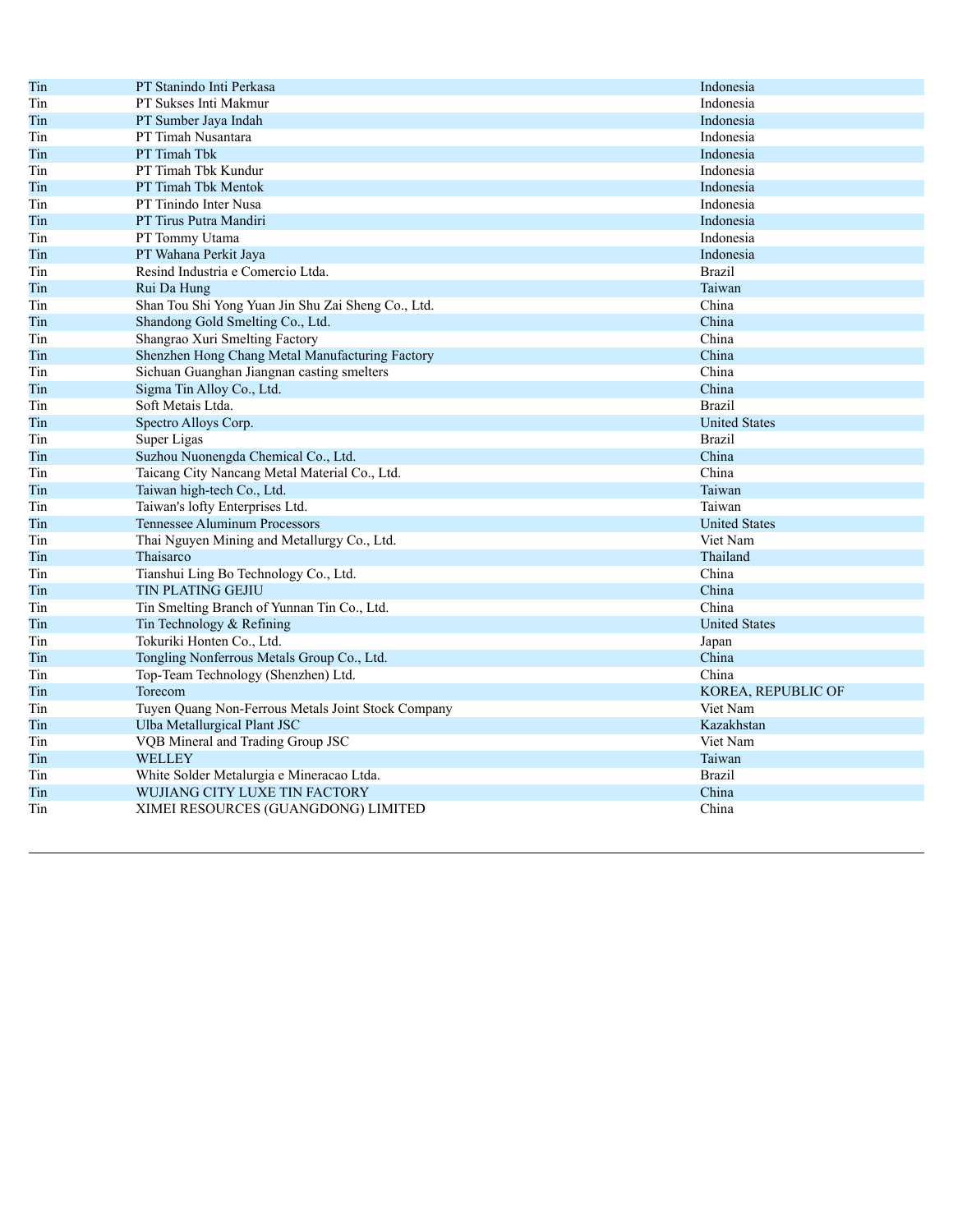| Tin      | Xin Furukawa Metal (Wuxi) Co., Ltd.                            | China                |
|----------|----------------------------------------------------------------|----------------------|
| Tin      | <b>XURI</b>                                                    | China                |
| Tin      | Yifeng Tin                                                     | China                |
| Tin      | Yuecheng Tin Co., Ltd.                                         | China                |
| Tin      | Yunnan Chengfeng Non-ferrous Metals Co., Ltd.                  | China                |
| Tin      | Yunnan Chengo Electric Smelting Plant                          | China                |
| Tin      | Yunnan Copper Zinc Industry Co., Ltd.                          | China                |
| Tin      | Yunnan Industrial Co., Ltd.                                    | China                |
| Tin      | Yunnan Malipo Baiyi Kuangye Co.                                | China                |
| Tin      | Yunnan Yunfan Non-ferrous Metals Co., Ltd.                     | China                |
| Tungsten | A.L.M.T. Corp.                                                 | Japan                |
| Tungsten | <b>ACL Metais Eireli</b>                                       | <b>Brazil</b>        |
| Tungsten | Albasteel Industria e Comercio de Ligas Para Fundicao Ltd.     | <b>Brazil</b>        |
| Tungsten | Artek LLC                                                      | Russian Federation   |
| Tungsten | Asia Tungsten Products Vietnam Ltd.                            | Viet Nam             |
| Tungsten | Chenzhou Diamond Tungsten Products Co., Ltd.                   | China                |
| Tungsten | China Minmetals Non-ferrous Metals Holding Co., Ltd.           | China                |
| Tungsten | China Molybdenum Tungsten Co., Ltd.                            | China                |
| Tungsten | China National Nonferrous Metals Imp. & Exp. Jiangxi Co., Ltd. | China                |
| Tungsten | Chongyi Zhangyuan Tungsten Co., Ltd.                           | China                |
| Tungsten | CNMC (Guangxi) PGMA Co., Ltd.                                  | China                |
| Tungsten | CP Metals Inc.                                                 | <b>United States</b> |
| Tungsten | Cronimet Brasil Ltda                                           | <b>Brazil</b>        |
| Tungsten | <b>DAIDO STEEL</b>                                             | Japan                |
| Tungsten | Dayu Jincheng Tungsten Industry Co., Ltd.                      | China                |
| Tungsten | Dayu Weiliang Tungsten Co., Ltd.                               | China                |
| Tungsten | Fujian Ganmin RareMetal Co., Ltd.                              | China                |
| Tungsten | Fujian Jinxin Tungsten Co., Ltd.                               | China                |
| Tungsten | Fujian Xinlu Tungsten Co., Ltd.                                | China                |
| Tungsten | Ganxian Shirui New Material Co., Ltd.                          | China                |
| Tungsten | Ganzhou Beseem Ferrotungsten Co., Ltd.                         | China                |
| Tungsten | Ganzhou Grand Sea W & Mo Group Co., Ltd.                       | China                |
| Tungsten | Ganzhou Haichuang Tungsten Co., Ltd.                           | China                |
| Tungsten | Ganzhou Huaxing Tungsten Products Co., Ltd.                    | China                |
| Tungsten | Ganzhou Jiangwu Ferrotungsten Co., Ltd.                        | China                |
| Tungsten | Ganzhou Non-ferrous Metals Smelting Co., Ltd.                  | China                |
| Tungsten | Ganzhou Seadragon W & Mo Co., Ltd.                             | China                |
| Tungsten | Ganzhou Yatai Tungsten Co., Ltd.                               | China                |
| Tungsten | Global Tungsten & Powders Corp.                                | <b>United States</b> |
| Tungsten | Guangdong Xianglu Tungsten Co., Ltd.                           | China                |
| Tungsten | H.C. Starck Tungsten GmbH                                      | Germany              |
| Tungsten | Hubei Green Tungsten Co., Ltd.                                 | China                |
| Tungsten | Hunan Chenzhou Mining Co., Ltd.                                | China                |
| Tungsten | Hunan Chuangda Vanadium Tungsten Co., Ltd. Wuji                | China                |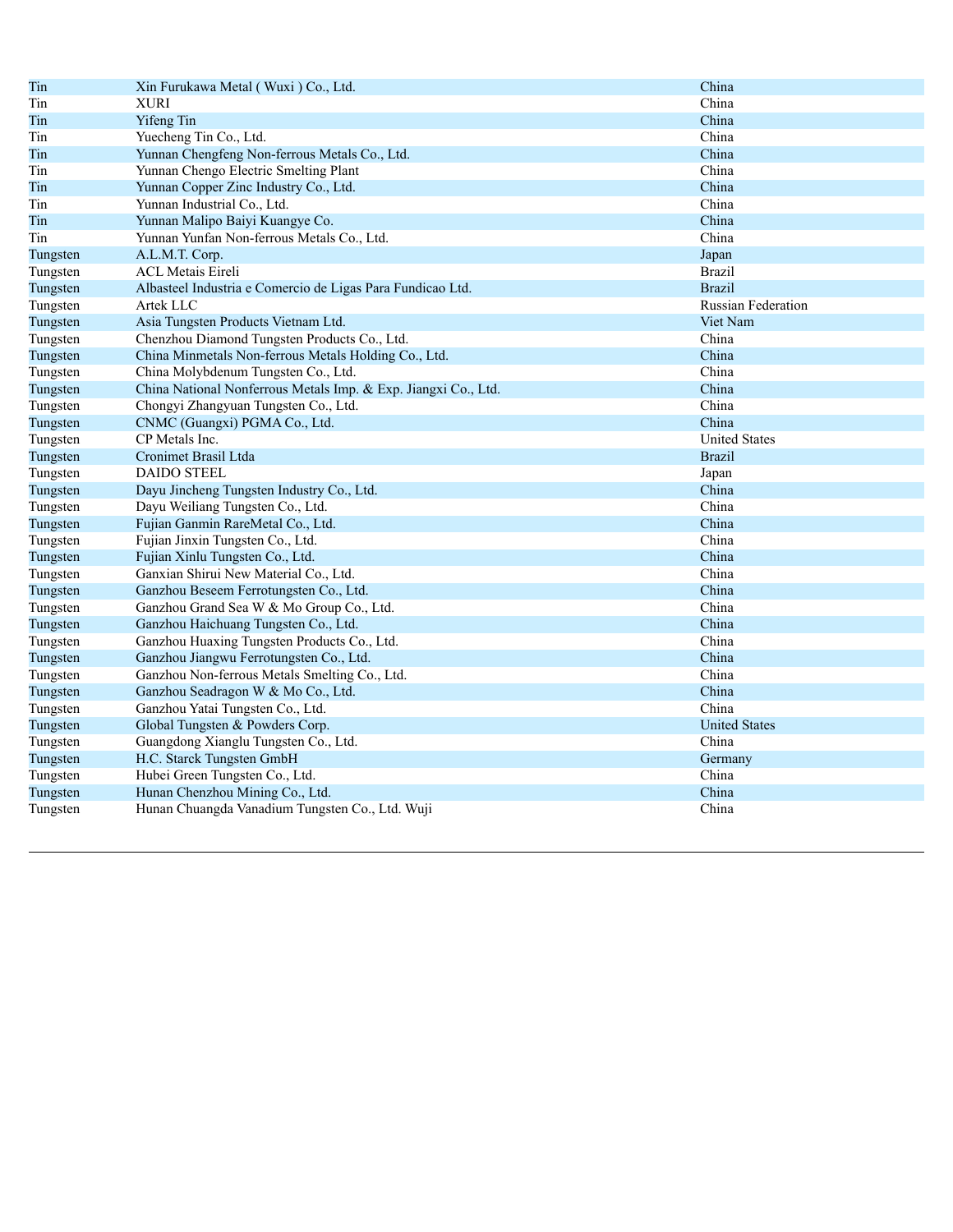| Tungsten | Hunan Chuangda Vanadium Tungsten Co., Ltd. Yanglin            | China                     |
|----------|---------------------------------------------------------------|---------------------------|
| Tungsten | Hunan Chunchang Nonferrous Metals Co., Ltd.                   | China                     |
| Tungsten | Hunan Litian Tungsten Industry Co., Ltd.                      | China                     |
| Tungsten | Hydrometallurg, JSC                                           | <b>Russian Federation</b> |
| Tungsten | Japan New Metals Co., Ltd.                                    | Japan                     |
| Tungsten | Jiangwu H.C. Starck Tungsten Products Co., Ltd.               | China                     |
| Tungsten | Jiangxi Gan Bei Tungsten Co., Ltd.                            | China                     |
| Tungsten | Jiangxi Minmetals Gao'an Non-ferrous Metals Co., Ltd.         | China                     |
| Tungsten | Jiangxi Rare Metals Tungsten Holdings Group Co., Ltd.         | China                     |
| Tungsten | Jiangxi Tonggu Non-ferrous Metallurgical & Chemical Co., Ltd. | China                     |
| Tungsten | Jiangxi Xianglu Tungsten Co., Ltd.                            | China                     |
| Tungsten | Jiangxi Xinsheng Tungsten Industry Co., Ltd.                  | China                     |
| Tungsten | Jiangxi Xiushui Xianggan Nonferrous Metals Co., Ltd.          | China                     |
| Tungsten | Jiangxi Yaosheng Tungsten Co., Ltd.                           | China                     |
| Tungsten | <b>JSC</b> "Kirovgrad Hard Alloys Plant"                      | <b>Russian Federation</b> |
| Tungsten | Kennametal Fallon                                             | <b>United States</b>      |
| Tungsten | Kennametal Huntsville                                         | <b>United States</b>      |
| Tungsten | KGETS Co., Ltd.                                               | KOREA, REPUBLIC OF        |
| Tungsten | Lianyou Metals Co., Ltd.                                      | Taiwan                    |
| Tungsten | Malipo Haiyu Tungsten Co., Ltd.                               | China                     |
| Tungsten | Masan High-Tech Materials                                     | Viet Nam                  |
| Tungsten | Mehra Ferro-Alloys Pvt. Ltd.                                  | India                     |
| Tungsten | Moliren Ltd.                                                  | <b>Russian Federation</b> |
| Tungsten | Niagara Refining LLC                                          | <b>United States</b>      |
| Tungsten | NPP Tyazhmetprom LLC                                          | <b>Russian Federation</b> |
| Tungsten | OOO "Technolom" 1                                             | <b>Russian Federation</b> |
| Tungsten | OOO "Technolom" 2                                             | <b>Russian Federation</b> |
| Tungsten | Philippine Chuangxin Industrial Co., Inc.                     | Philippines               |
| Tungsten | Pobedit, JSC                                                  | <b>Russian Federation</b> |
| Tungsten | PT Aries Kencana Sejahtera                                    | Indonesia                 |
| Tungsten | Sanher Tungsten Vietnam Co., Ltd.                             | Viet Nam                  |
| Tungsten | South-East Nonferrous Metal Company Limited of Hengyang City  | China                     |
| Tungsten | TANIOBIS Smelting GmbH & Co. KG                               | Germany                   |
| Tungsten | Tejing (Vietnam) Tungsten Co., Ltd.                           | Viet Nam                  |
| Tungsten | Thaisarco                                                     | Thailand                  |
| Tungsten | Toshiba Material Co., Ltd.                                    | Japan                     |
| Tungsten | Tungsten Diversified Industries LLC                           | <b>United States</b>      |
| Tungsten | Unecha Refractory metals plant                                | <b>Russian Federation</b> |
| Tungsten | Vietnam Youngsun Tungsten Industry Co., Ltd.                  | Viet Nam                  |
| Tungsten | Wolfram Bergbau und Hutten AG                                 | Austria                   |
| Tungsten | <b>WOLFRAM Company CJSC</b>                                   | <b>Russian Federation</b> |
| Tungsten | Woltech Korea Co., Ltd.                                       | KOREA, REPUBLIC OF        |
| Tungsten | Xiamen Tungsten (H.C.) Co., Ltd.                              | China                     |
| Tungsten | Xiamen Tungsten Co., Ltd.                                     | China                     |
| Tungsten | Xinfeng Huarui Tungsten & Molybdenum New Material Co., Ltd.   | China                     |
| Tungsten | Xinhai Rendan Shaoguan Tungsten Co., Ltd.                     | China                     |
| Tungsten | Zhangzhou Chuen Bao Apt Smeltery Co., Ltd.                    | China                     |
| Tungsten | Zhuzhou Cemented Carbide Group Co., Ltd.                      | China                     |
|          |                                                               |                           |